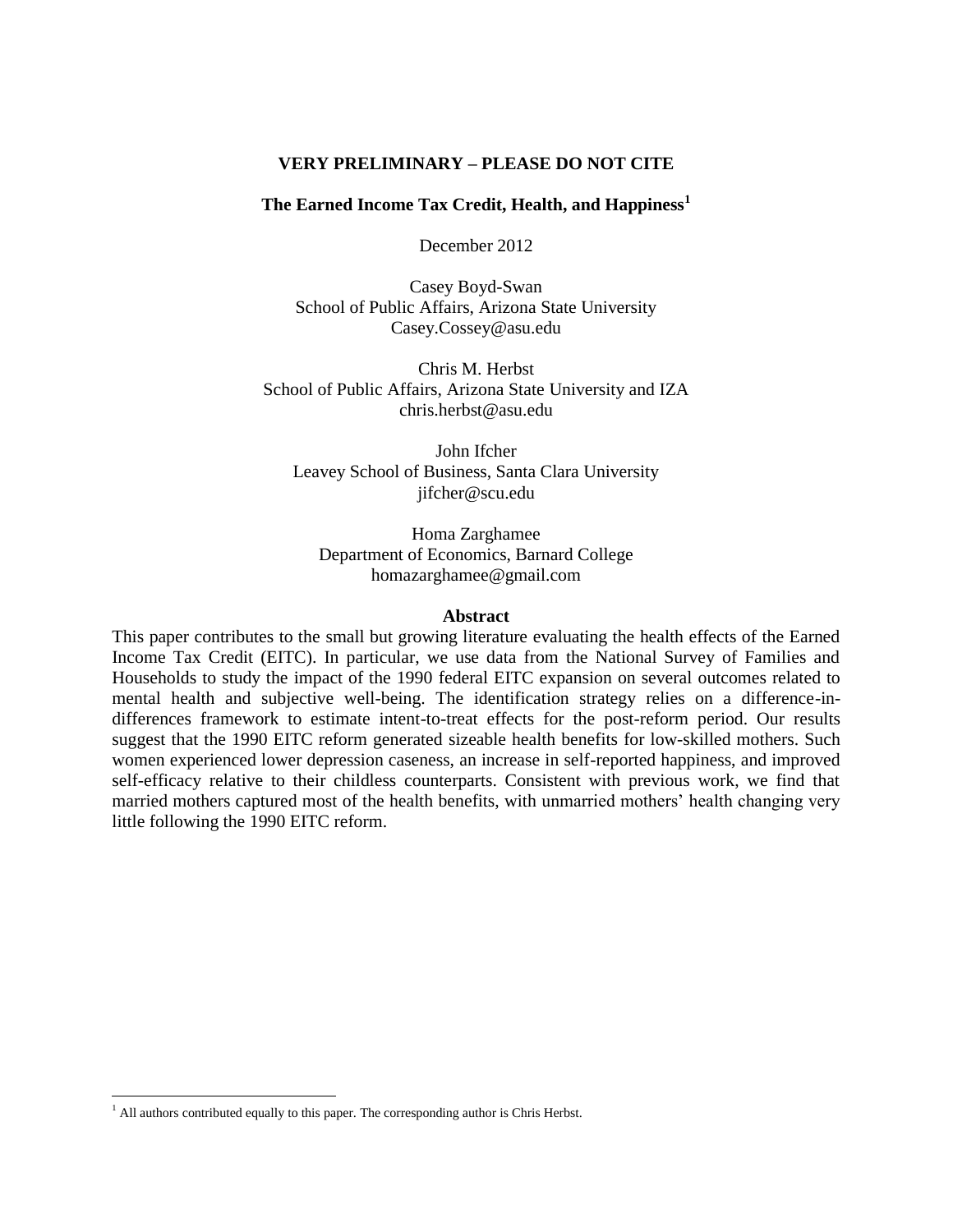### **I. Introduction**

Over past three decades, the federal Earned Income Tax Credit (EITC) has become arguably the most important anti-poverty policy in the U.S. Enacted in 1975, the EITC was structured initially as a \$400 refundable tax credit to offset the rise in payroll taxes. Today, the program is viewed primarily as a wage supplement for low-income families, paying maximum credits of \$3,200, \$5,200, and \$5,900 to working families with one, two, and three (or more) children, respectively (Tax Policy Center, 2012). Over 26 million families received the EITC in 2010, totaling \$58.6 billion in foregone revenue. By comparison, federal expenditures on Temporary Assistance to Needy Families (TANF), the U.S.'s flagship cash transfer program, were \$15.2 billion (U.S. Department of Health & Human Services, 2012). The anti-poverty effects of the EITC are well-documented. For example, the program in 2010 lifted 6.3 million people, including 3.3 million children, above the poverty line (Center on Budget & Policy Priorities, 2012).

In response to the growing prominence of the EITC, evaluations of the tax credit have begun to shift away from traditional economic outcomes (e.g., labor supply) toward an emphasis on the potential health effects of the EITC. In particular, recent studies examine whether EITC-induced increases in income have implications for infant health and birth weight (Baker, 2008; Strully et al., 2010; Hoynes et al., 2012), children's cognitive ability test scores (Dahl & Lochner, 2012), and adult biomarkers and mental health (Evans & Garthwaite, 2010). Although the income-health link has been studied heavily across multiple fields (e.g., Case et al., 2002; Seeman et al., 2008), concerns about the endogeneity of income permit only tentative conclusions about its causal effect on health. The EITC papers, on the other hand, are advantageous for assessing the income-health gradient because they generally rely on tax-reform-driven changes in the benefit structure to generate exogenous increases in after-tax income.

Using data from the National Survey of Families and Households (NSFH), this paper contributes new evidence on the health implications of the EITC. In particular, we examine the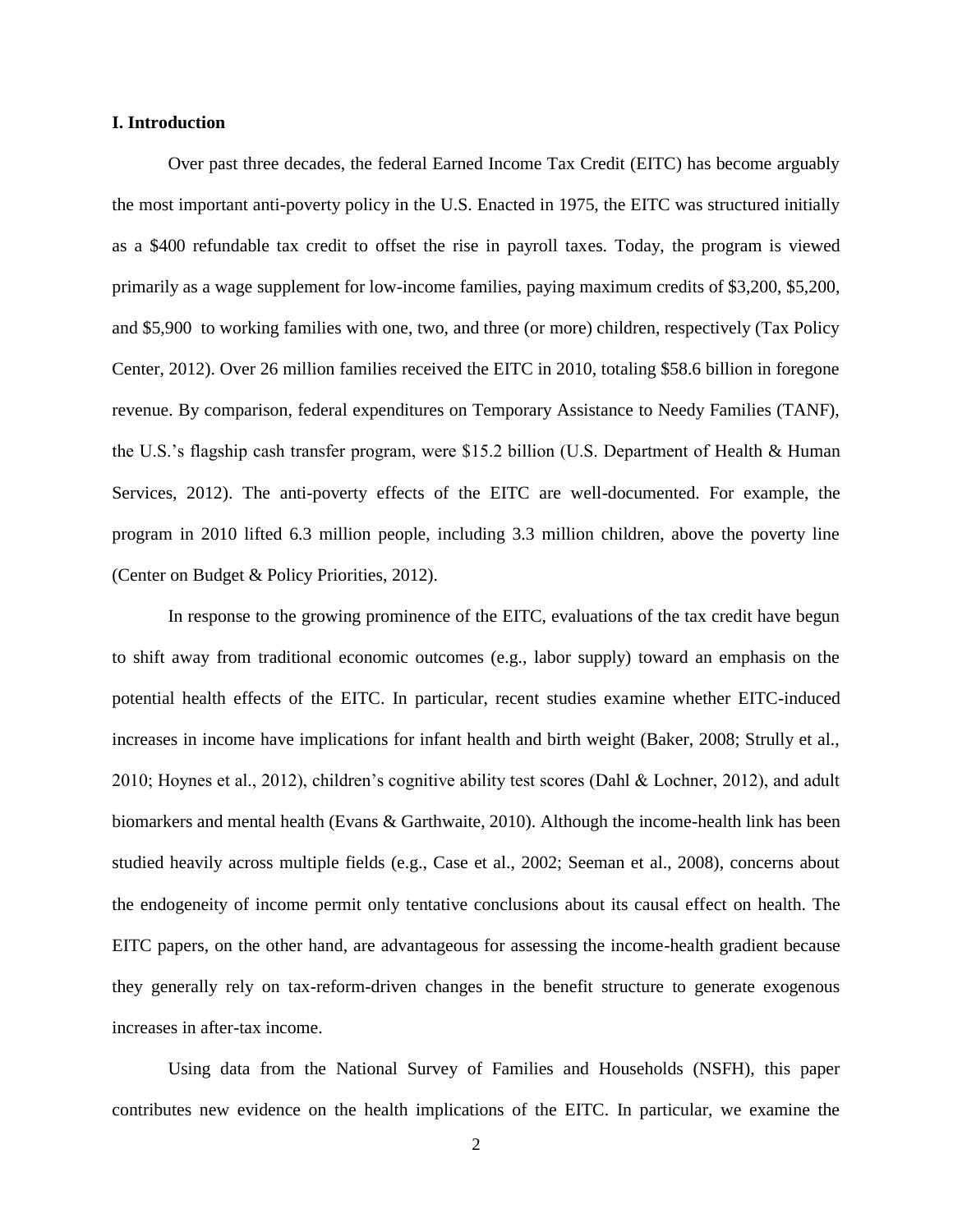impact of the 1990 federal EITC expansion through the Omnibus Budget Reconciliation Act (OBRA90) on adults' mental health and subjective well-being. Our primary mental health outcome is based on the multi-item Center for Epidemiologic Studies—Depression (CES-D) scale, while the subjective well-being outcomes are drawn from self-reported measures of happiness, self-efficacy, and self-esteem. The NSFH provides several advantages for studying the health effects of the EITC. First, the initial wave of data collection occurred in 1987 and 1988—providing data on pre-reform health—while the second wave occurred over the period 1992 to 1994—providing post-reform health measures. Therefore, our identification strategy relies on a differences-in-differences framework to estimate intent-to-treat (ITT) effects of the EITC. Second, the survey oversampled low-income families, including unmarried women with children, who are key beneficiaries of the EITC. Finally, the complex survey design and questionnaire allows researchers to construct nuanced measures of family composition. We use these data to improve the definition of potentially eligible EITC recipients (or tax units), in particular, by ensuring that a given "qualifying child" meets the relationship and residency requirements, as well as determining student and disability status.

Our empirical analysis begins by replicating the finding in previous studies that tax-reforminduced increases in EITC income have substantial employment effects, especially among unmarried mothers. The difference-in-differences (D-in-D) estimate implies that such women were 8.4 percentage points more likely to be working following the implementation of OBRA90, corresponding to a 17 percent rise in employment. We also find consistent evidence that the EITC has beneficial mental health effects. In particular, low-skilled mothers in the post-OBRA90 period showed improved scores on the CES-D Depression scale, reported higher levels of happiness, and were more likely to feel efficacious. Interestingly, our results suggest that married mothers—a group whose employment activity did not change after OBRA90—capture most of the EITC's positive health effects. For example, CES-D scores for married mothers improved nearly 15 percent, while those for unmarried mothers improved four percent. These findings are consistent with a recent paper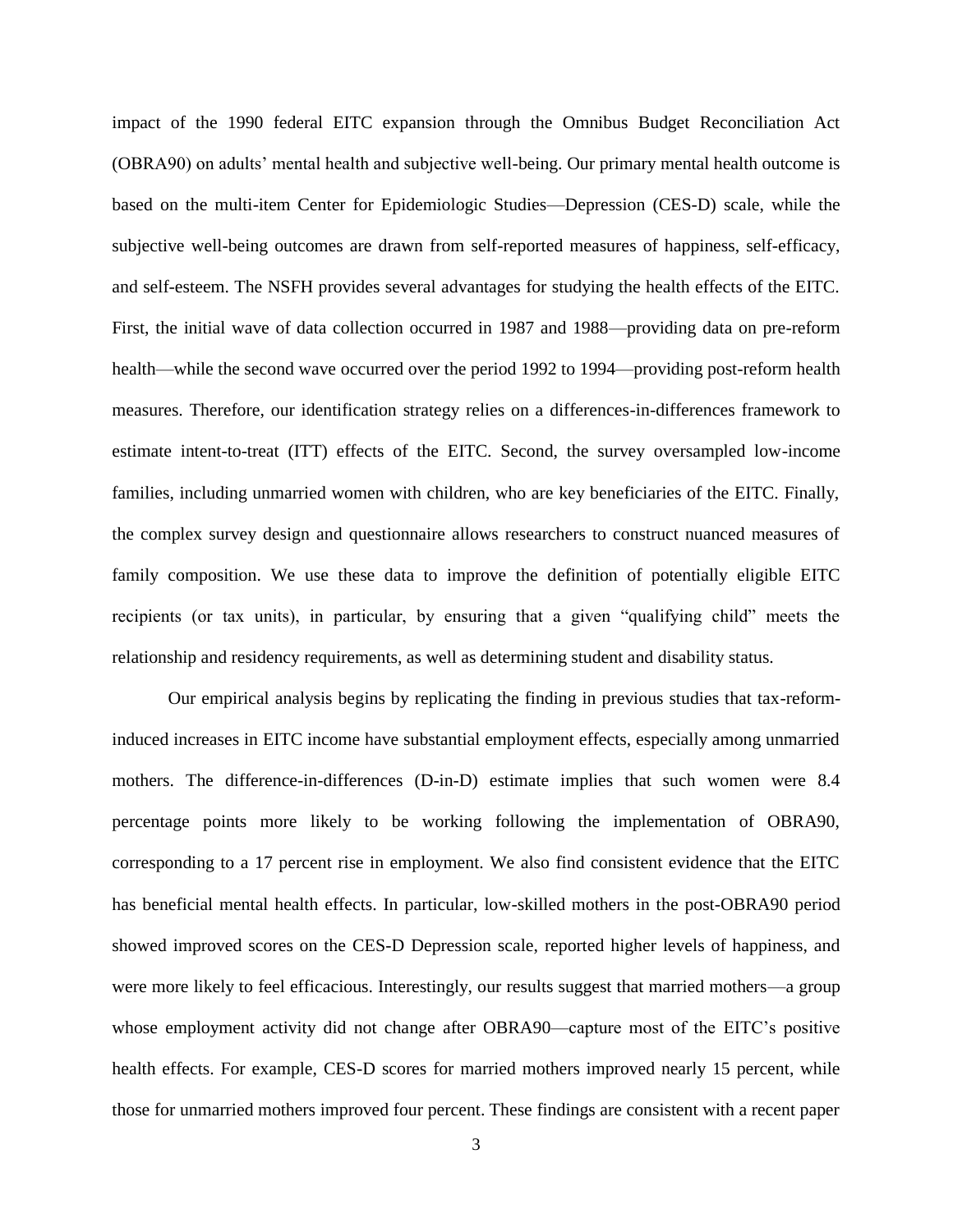by Evans and Garthwaite (2010), which uncovers smaller labor supply effects but larger health effects of the OBRA93 EITC expansion among married mothers (relative to unmarried mothers).

In addition to informing the literature on the income-health gradient, this paper contributes to at least two other bodies of research. Most directly, it adds to the extensive EITC literature, which to date includes such outcomes as employment (Eissa & Liebman, 1996; Herbst, 2010; Meyer & Rosenbaum, 2001); marriage and divorce (Dickert-Conlin & Houser, 2002; Herbst, 2011), fertility and abortion (Baughman & Dickert-Conlin, 2007; Duchovny, 2001; Herbst, 2012a), and material well-being (Barrow & McGranahan, 2000; Neumark & Wascher, 2001). Second, it complements the small but growing body of research exploring the ways in which self-reported happiness and life satisfaction is influenced by a range of economic and policy phenomena, including gross domestic product (Di Tella et al., 2003), labor market conditions (Wolfers, 2003), gasoline prices (Boyd-Swan & Herbst, 2012), income taxes (Akay et al., 2012), and cigarette taxes (Gruber and Mullainathan, 2005). This paper particularly complements several recent analyses of the impact of other social safety net reforms on low-income women's happiness. For example, Ifcher (2011) and Herbst (2012b; 2013) find that the 1996 U.S. welfare reform legislation produced sizeable increases in unmarried mothers' happiness, but that parallel reforms to the child care subsidy system led to reductions in happiness (Herbst & Tekin, 2012).

The remainder of the paper proceeds as follows. Section II provides an overview of the EITC, and summarizes the relevant literature on the credit's health effects. Section III introduces the NSFH data and describes the process for creating the analysis sample. The D-in-D framework is discussed in Section IV, while Section V presents the empirical results. We conclude with a discussion of policy implications in Section VI.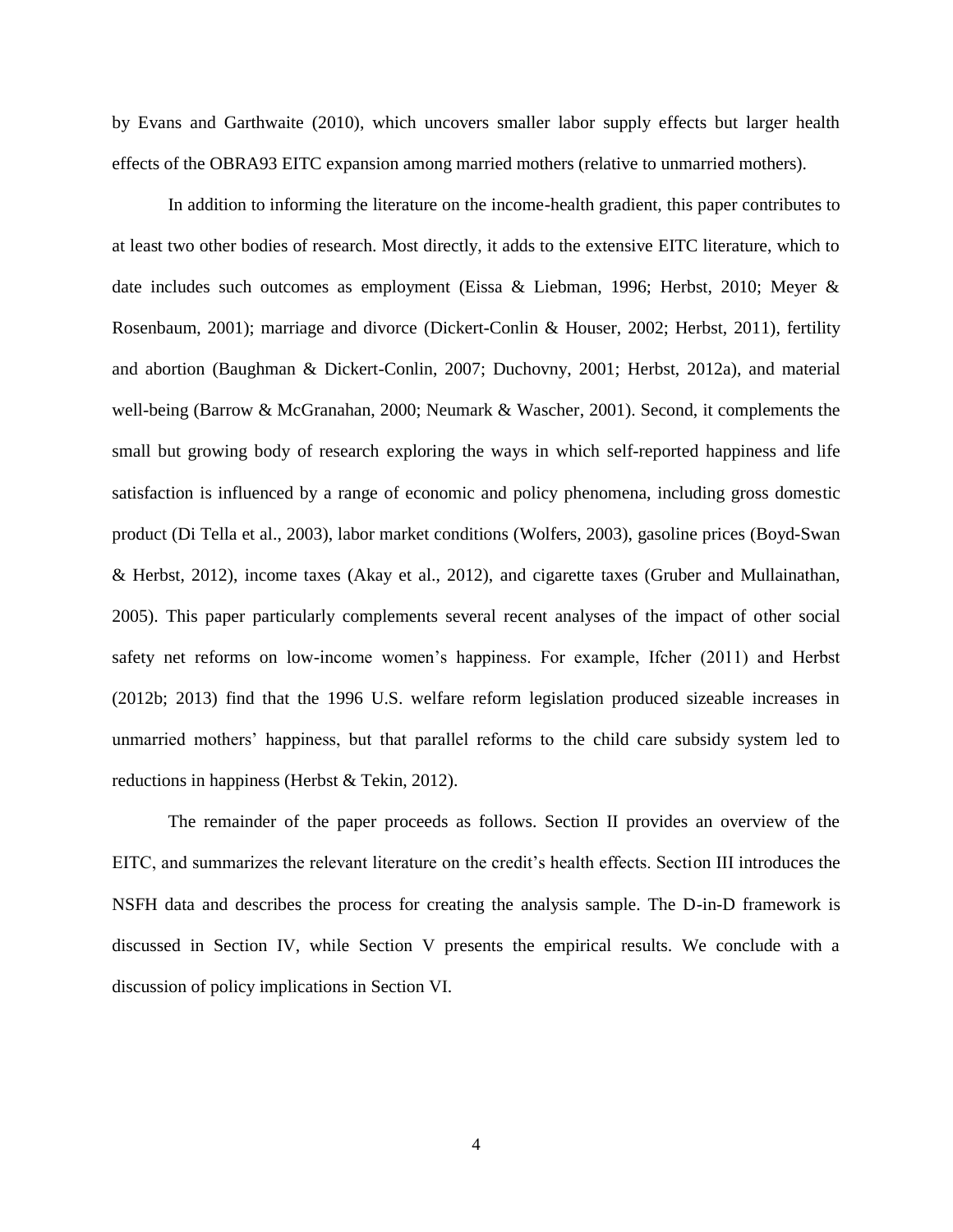#### **II. Background**

#### **Overview of the Earned Income Tax Credit**

The EITC was created through the 1975 Tax Reduction Act as a credit for tax filers with children. It was initially intended to achieve three goals: act as a ''work bonus'' for the working poor, offset some of the growth in payroll taxes, and respond to the 1974 recession by stimulating demand. The credit provided a 10 percent wage subsidy on earnings up to \$4,000 (for a maximum credit of \$400), which was then phased out at a rate of 10 percent until earnings reached \$8,000. The EITC was structured as a refundable tax credit, such that if EITC benefits exceeded tax liabilities, families received a check for the difference from the Internal Revenue Service (IRS).

After gaining permanent tax code status in 1978, the EITC experienced its first major reform through the Tax Reform Act of 1986. This law raised the subsidy rate to 14 percent and increased the maximum credit to \$851. The current paper is concerned primarily with the EITC's second major expansion through the OBRA90. The defining feature of this legislation was the creation of separate benefit schedules for one- and multiple-child families. Those with one child in 1991 could receive a 16.7 percent wage subsidy (for a maximum credit of \$1,192), while families with two or more children could receive a 17.3 percent subsidy (for a maximum credit of \$1,235) on earnings up to \$7,140. The credit then phased out a rate of about 12 percent until earnings reached the break-even amount of \$21,250. In successive years, the subsidy rate increased to 17.6 percent (18.4 percent) for one-child (multiple-child) families in 1992 and to 18.5 percent (19.5 percent) for one-child (multiplechild) families in 1993.

A third major expansion occurred through the Omnibus Budget Reconciliation Act of 1993. This legislation created another benefit schedule for childless tax filers, comprising a 7.65 percent subsidy over the first \$4,000 of earnings and a maximum credit of \$306. Phase-in rates for families with children also increased substantially. Between 1994 and 1996, the phase-in rate for families with one child increased from 23.6 percent to 34 percent, while the rate for multiple-child families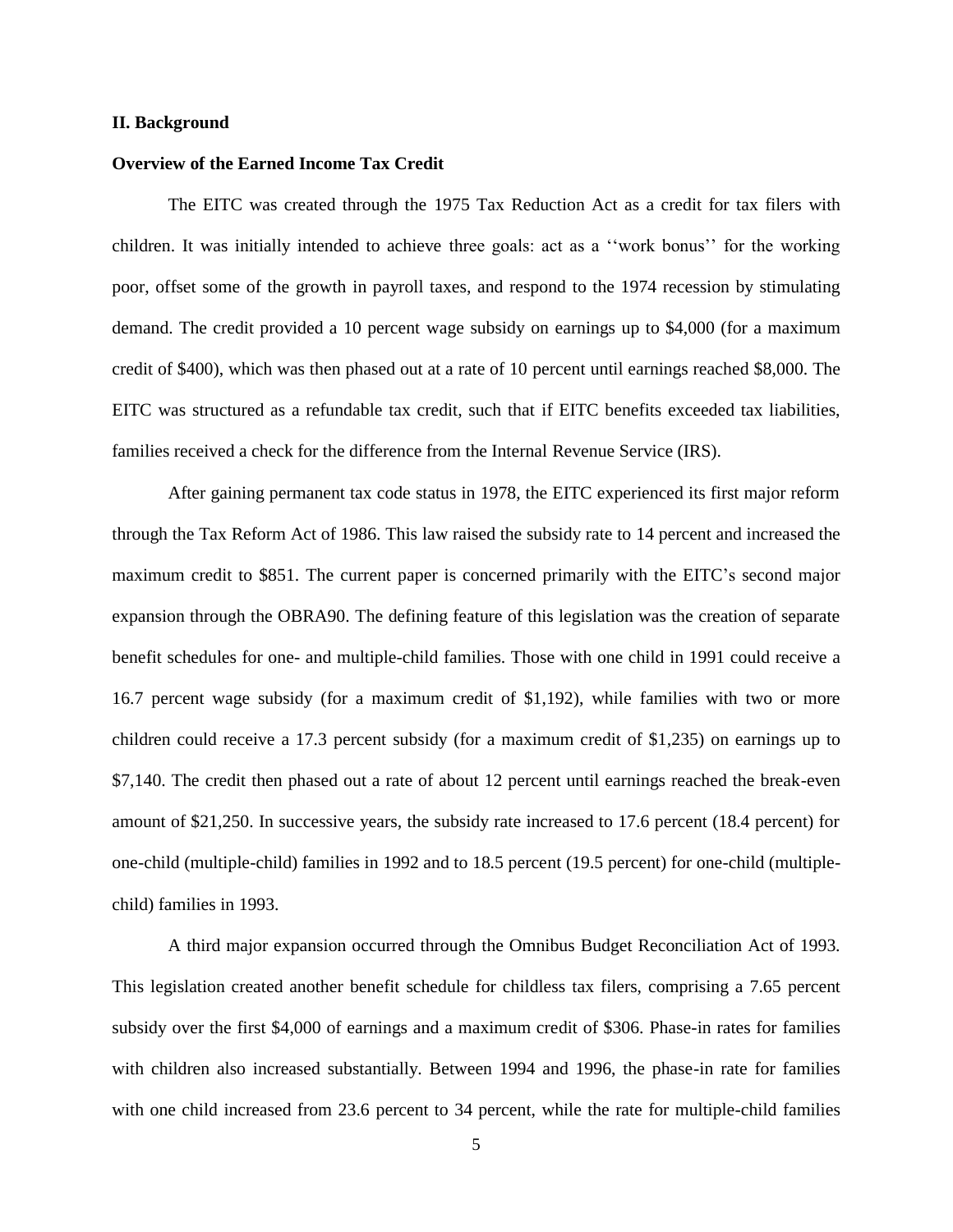grew from 30 percent to 40 percent. By 1996, when the legislation was fully implemented, eligible families with children could receive maximum EITCs of \$2,152 (for one child) or \$3,556 (for multiple children).

Eligibility for the EITC is currently determined along several dimensions. Taxpayers must have non-zero earned income from wages or salary, business self-employment, or farm selfemployment. In addition, single and married tax filers are eligible to claim the credit as long as adjusted gross income is below some threshold. This break-even point varies by year and the presence and number of children.<sup>2</sup> The EITC's original design extended eligibility only to families with children, but benefits did not vary with the number of children. However, as previously mentioned, OBRA93 created a small EITC for childless tax filers, while OBRA90 created a large and growing differential benefit for families with two or more children. There are three regions in the EITC's benefit structure; thus, it is useful to think of the credit as comprising three separate programs (Browning, 1995). With its negative marginal tax rate, the first region—called the phase-in range operates likes a wage subsidy by increasing workers' net-of-tax wages. The plateau range, where the credit rate is zero for each additional dollar earned, acts like a lump sum transfer. Finally, the phaseout range is essentially a negative income tax because of the way it gradually phases out benefits as earnings rise.

## **Relevant Literature**

To date, only a small set of studies has examined the health effects of the EITC, and most of them focus on outcomes related to infants and children. For example, using a D-in-D design, Baker (2008) studies the EITC reform embedded in the OBRA93, finding that the credit increased birth weight in range of seven to 14 grams and reduced the incidence of low birth weight by 0.4 percent. Two potential mechanisms for the improvement in birth outcomes appear to be greater frequency of

<sup>&</sup>lt;sup>2</sup> The qualifying child must be a child, grandchild, stepchild, or foster child of the taxpayer, under 19 years old (under 24 if a full-time student), or permanently disabled, and lives with the taxpayer for the entire tax year.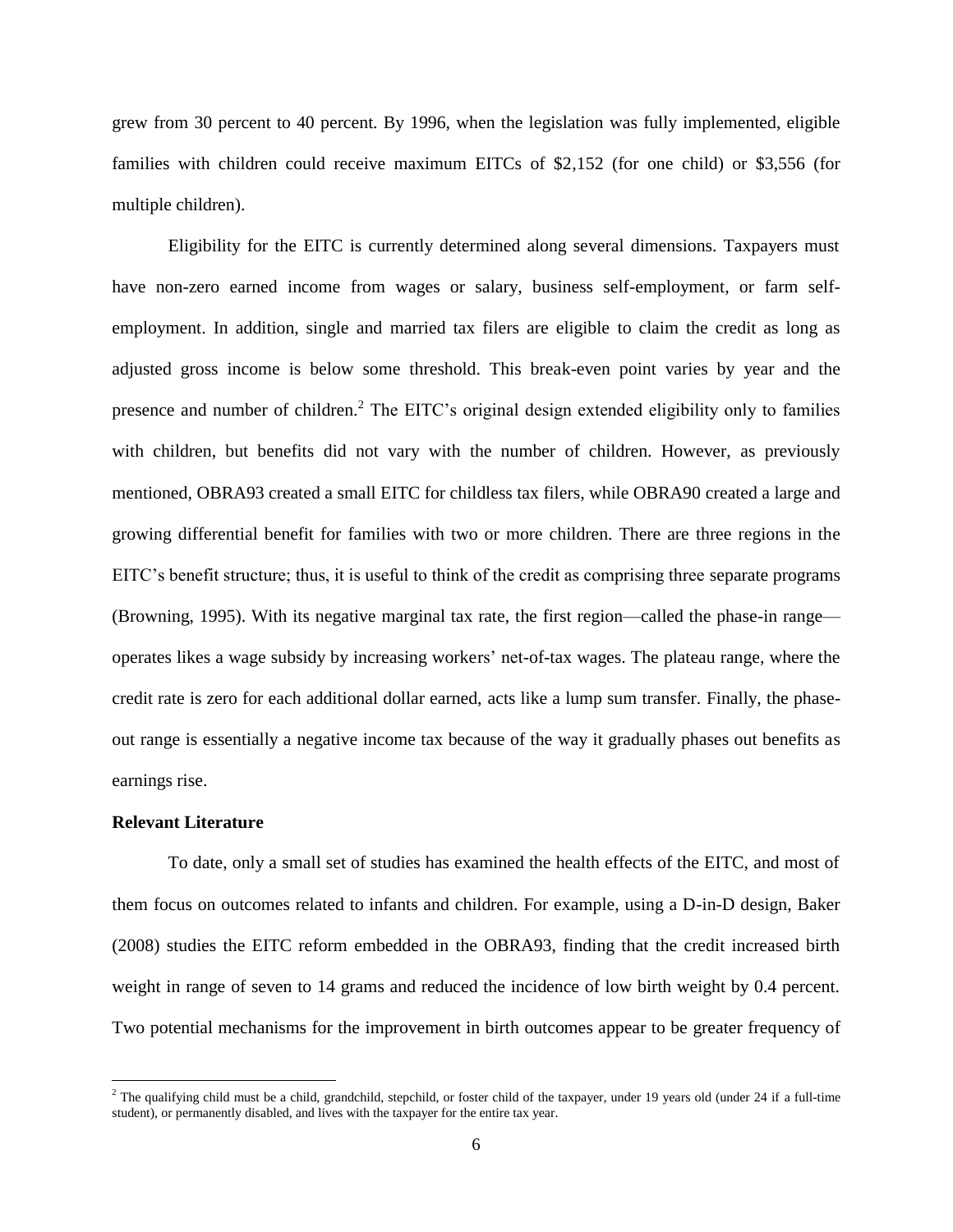prenatal doctor's visits and a reduction in the likelihood of smoking during pregnancy. A more recent study by Hoynes et al. (2012) reexamines the health-at-birth effects of the EITC using a variety of estimation strategies and taking advantage of multiple sources of identifying variation in the EITC. Their results largely confirm those in Baker (2008): a \$1,000 increase in EITC income reduces the incidence of low birth weight by seven percent to 11 percent, and leads to greater frequency of positive health behaviors during pregnancy. A final study, by Dahl and Lochner (2012), study the impact of federal EITC reforms between 1993 and 1997 on low-income children's cognitive ability test scores. Their baseline estimate suggests that a \$1,000 increase in EITC-driven income raises math and reading test scores in the short-run by six percent of a standard deviation.

To our knowledge, only one prior study examines the impact of the EITC on adult health (Evans & Garthwaite, 2010). The authors evaluate the EITC reform embedded in the OBRA93, taking advantage of the growing differential benefit for families with two or more children compared to the benefit for one-child families. Using the Behavioral Risk Factors Surveillance System, their Din-D estimates indicate that low-skilled mothers with two or more children experienced fewer poor mental days and an increase in self-reported health. The authors then turn to the National Health Examination Nutrition Survey to assess the influence of the EITC on a series of biomarkers. The evidence here suggests that mothers with multiple children experienced a reduction in a number of adverse health conditions, including risky levels of diastolic blood pressure, albumin, and C-reactive protein.

The current study adds to this growing literature in a number of ways. First, we examine a different federal EITC reform—OBRA90—which may help to corroborate whether the positive health effects of the OBRA93 apply to other EITC reforms. Our paper also uses a unique dataset, the National Survey of Families and Households (NSFH), which to our knowledge has not been used by any previous study on the EITC. Coincidentally, the timing of the first two waves of data collection straddles the OBRA90, providing measures of adult health outcomes and demographic characteristics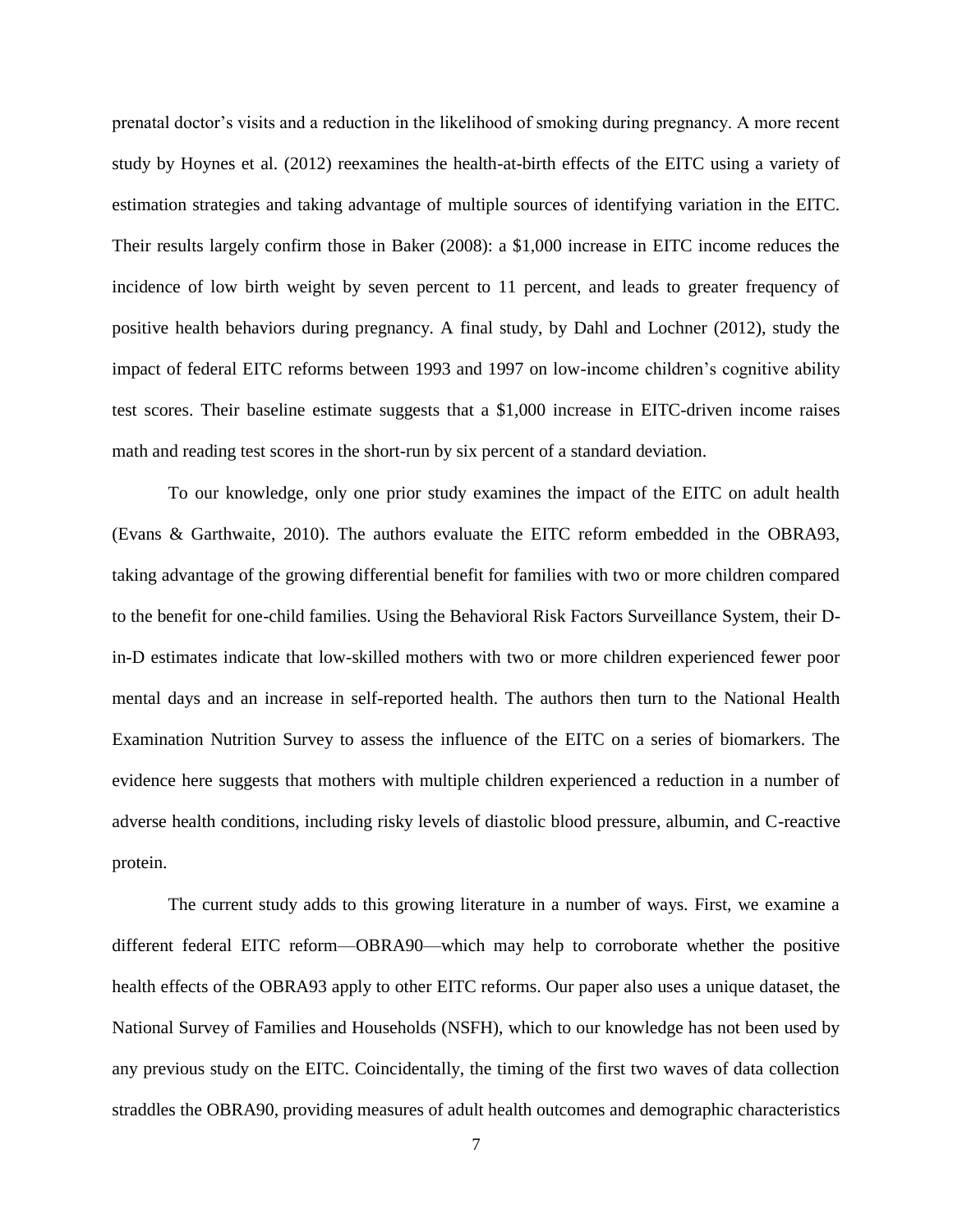before and after the 1990 EITC reform. Another advantage of the NSFH is that it provides access to numerous health outcomes that have not been considered by previous work. In particular, we examine low-skilled mothers' depression caseness through the Center for Epidemiological Studies Depression (CES-D) scale, self-reported happiness, and a variety of indicators of self-esteem. Finally, because the NSFH was originally intended to be used by sociologists and demographers interested in studying household structure, the NSFH provides detailed information on intrahousehold relationships, allowing us to more closely simulate the federal EITC definition of a qualifying child.

#### **III. Data**

Data for this analysis comes from the National Survey of Families and Households (NSFH), a nationally representative sample of individuals ages 16 and older who are living in households and whose primary language is English or Spanish.<sup>3</sup> The first wave of data collection was initiated in 1987 and 1988, generating a sample of 13,007 adults through face-to-face and self-administered questionnaires. The second wave, conducted throughout the period 1992 to 1994, interviewed 10,005 of the same individuals in the initial wave, making it possible to construct a two-period panel of adults.<sup>4</sup> The NSFH is advantageous for our purposes because it oversampled minority and singleparent families, as well as stepfamilies, recently married couples, and cohabitating couples.

To create the analysis sample, we pool observations for the first two waves and retain individuals likely to be eligible for the EITC. Following convention in the EITC literature, we restrict the analysis sample to women ages 16 to 55 who have no more than a high school degree. We then distinguish between unmarried women with and without children and married women with and without children. The group of unmarried women includes never married, separated, divorced, and widowed individuals. Finally, we exploit the richness of the NSFH household questionnaire to

 $\overline{a}$ 

 $3$  Detailed information on the NSFH can be found in Sweet et al. (1988) and Sweet and Bumpass (1996).

<sup>&</sup>lt;sup>4</sup> A third wave of the NSFH was initiated in 2001.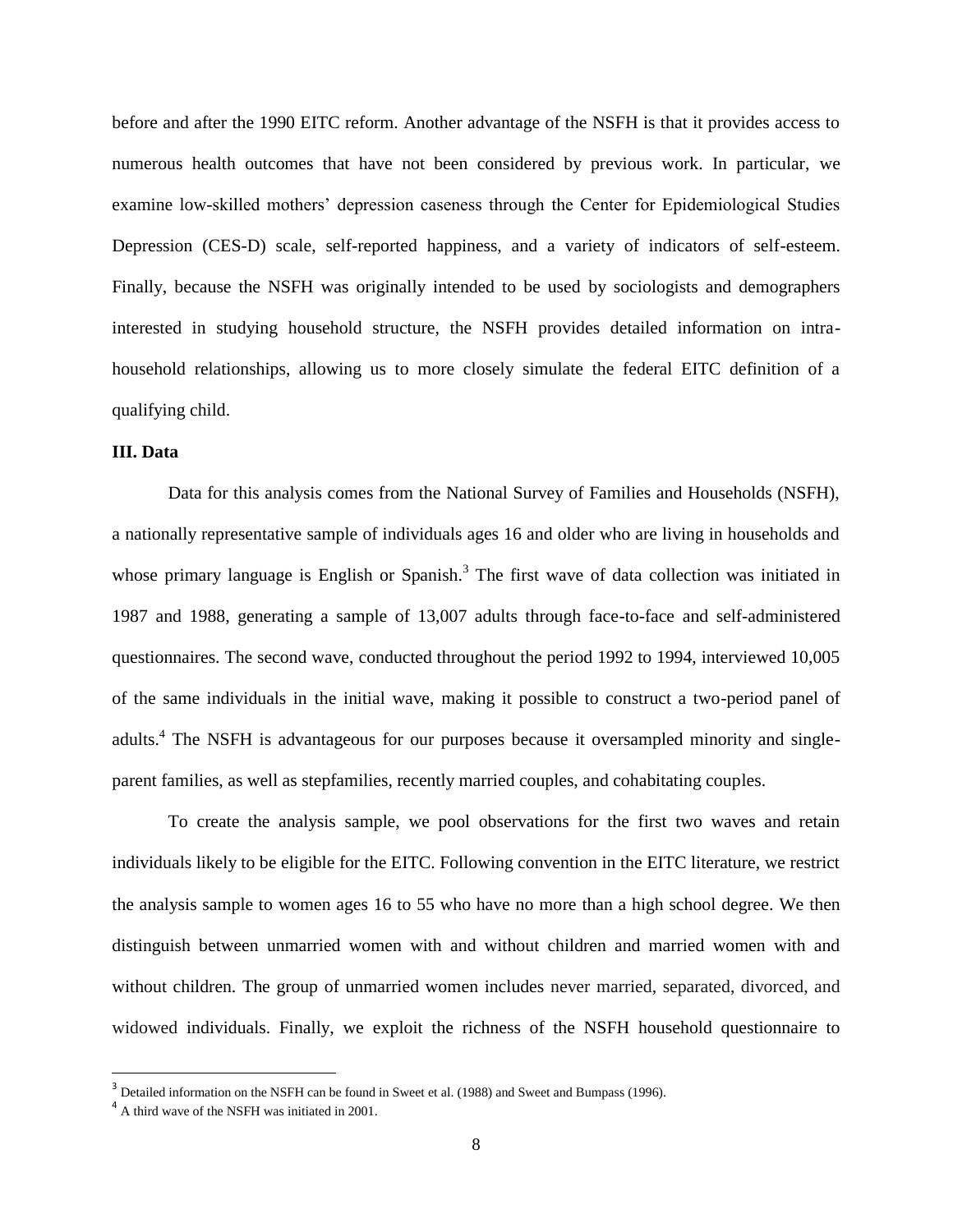carefully simulate the EITC's rules regarding a qualifying child. In particular, the rules stipulate that an eligible child (i) is a biological, spouse or partner, adopted, or foster child of the tax filer; (ii) is ages 0 to 18 (24 if the child is a full-time student or any age if the child is disabled); and (iii) resides full-time within the relevant tax unit for at least six months. The NSFH questionnaire allows us to precisely determine the nature of the relationship between the female respondent and the child. In addition, we are able to determine whether a given child over age 18 is a student as well as whether the child is disabled. The only eligibility criterion we are unable to simulate is the residency requirement, which has been challenging for most EITC studies.

Our analytic sample allows us to estimate the D-in-D model on three groups of women. We begin with a comparison of low-skilled women with children (the eventual treatment group) and lowskilled women without children (the eventual comparison group) regardless of marital status. Sample sizes for these analyses range from 3,479 to 5,531 depending on the outcome. We then estimate separate D-in-D regressions for unmarried women (with and without children) and married women (with and without children). Sample sizes for the subset of unmarried women range from 1,058 to 2,590, while those for the subset of married women range from 2,420 to 2,802.

Given that the NSFH has not been used previously in EITC research, we start the D-in-D analysis by exploring a measure of mothers' employment status in the previous week. Our measure is based on reported hours-of-work, which is then transformed into a binary indicator that equals unity if a given mother reported non-zero hours of paid work in the previous week. The analysis then examines five outcomes related to self-reported mental health and subjective well-being. We begin with a measure of depression symptomology based on an 11-item version of the Center for Epidemiological Studies Depression (CES-D) scale (Radloff, 1977). Respondents were asked about the number of days in the previous week that they felt (a) felt bothered by things that usually do not bother them, (b) experienced diminished appetite, (c) felt that they could not shake off the blues even with help from family members or friends, (d) felt depressed, (e) felt that everything they did was an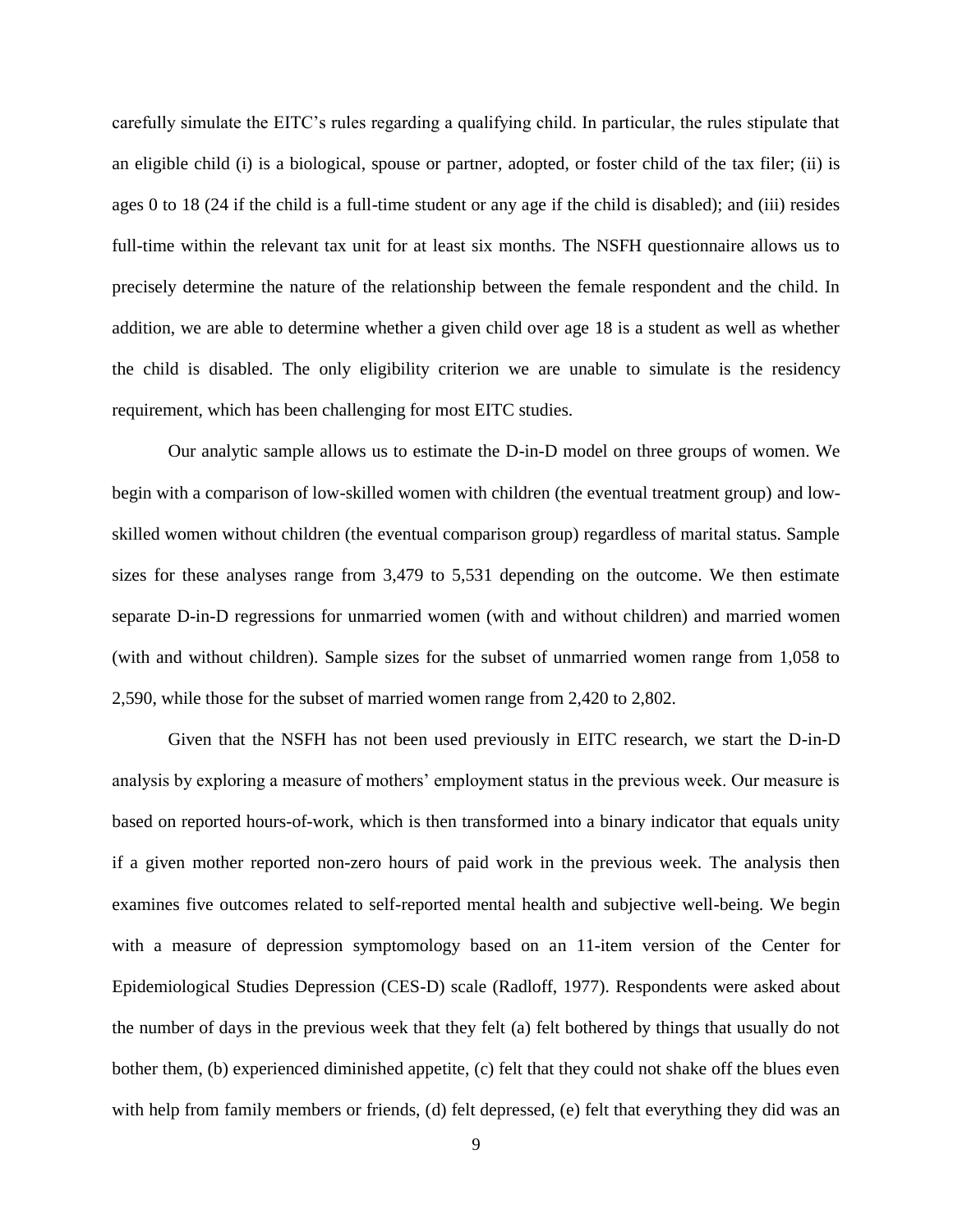effort, (f) felt fearful, (g) slept restlessly, (h) talked less than usual, (i) felt lonely, (j) felt sad, and (k) felt unable to get going. Responses on each item were recoded to conform to the scale's original construction: zero (less than one day), one (one to two days), two (three to four days), and three (five to seven days). Response codes were then summed over the 11 items to produce the CES-D scale with a minimum value zero and a maximum value of 33.

Next, we examine a standard questionnaire item tapping explicit feelings about happiness: The happiness question is preceded by the following statement: "Next are some questions about how you see yourself and your life." The interviewer then asks: "First, taking all things together, how would you say things are these days?" Respondents provide an answer on a seven-point scale, in which one is defined as "very unhappy" and seven is "very happy." This item measures global subjective well-being or happiness, in that it reflects an averaging of quality-of-life evaluations over multiple domains (Fischer 2009; Kahneman & Deaton 2010; Kahneman et al. 1997). It is important to note that this item is quite similar to happiness questions found in widely used survey datasets. For example, since 1972 the General Social Survey has asked respondents: "Taken all together, how would you say things are these days—would you say that you are very happy, pretty happy, or not too happy?"

The remaining outcomes are aimed at capturing various dimensions of self-esteem. In particular, we draw on the following statements presented to respondents: "I feel that I'm a person of worth, at least on an equal plan with others," "On the whole, I am satisfied with myself," and "I am able to do things as well as other people." Answers to each statement range from one ("strongly agree") to five ("strongly disagree"). We recode these response categories into a binary indicator that equals unity if a given respondent indicated any agreement with the statement (one: "strongly agree" or two: "agree"), and zero if the respondent either felt neutral toward the statement or expressed any disagreement with it (three: "neither agree nor disagree," four: "disagree," or five "strongly disagree").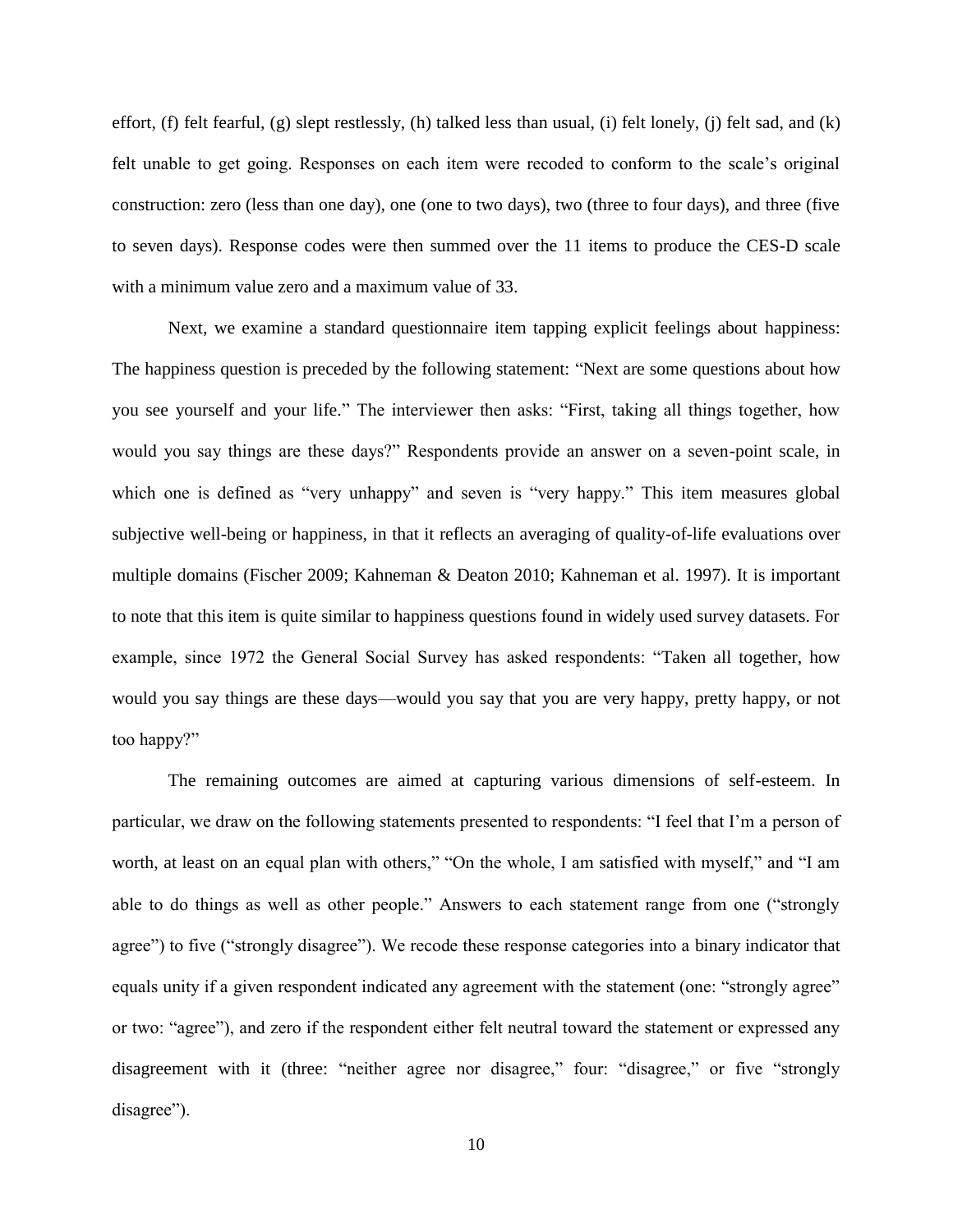Table 1 provides summary statistics for the sample of unmarried women (with and without children) and married women (with and without children). Consistent with previous work, lowskilled unmarried mother are less likely to be employed than their childless counterparts (53 percent compared to 68 percent) (e.g., Eissa & Liebman, 1996). In addition, unmarried mothers reveal more depression caseness, as evidenced by the higher mean score on the CES-D scale, and lower levels of happiness. Such women also tend to show lower levels of self-esteem than their childless counterparts. For example, about 67 percent of unmarried mothers report some agreement with the statement that "On the whole, I am satisfied with myself," compared to 72 percent among unmarried childless women. This pattern of lower global happiness and self-efficacy among unmarried mothers is consistent with recent analyses of the DDB Worldwide Communications Life Style survey (Herbst, 2012) and the General Social Survey (Ifcher & Zarghamee, 2010). As shown in the last two columns of Table 1, these well-being differences generally apply to, but are less pronounced for, comparisons of low-skilled married women with and without children.

Although the sample is conditioned on age and educational attainment, Table 1 also shows that mothers regardless of marital status are more disadvantaged than their childless counterparts. For example, mothers tend to be younger, on average, than non-mothers, less likely to be white, and more likely to be black or Hispanic. Furthermore, unmarried mothers are more likely than their childless counterparts to have less than a high school degree (35 percent compared to 31 percent) and less likely to have fully completed a high school degree (65 percent compared to 70 percent). Such differences suggest that it is necessary to condition the D-in-D regressions on these observable characteristics, as they are potentially correlated with the outcomes of interest.

## **IV. Identification Strategy**

To examine the impact of the 1990 EITC reform on mothers' mental health and subjective well-being, we rely on a differences-in-differences (D-in-D) estimator. The D-in-D approach involves comparing the change in health and well-being for a treatment group before and after the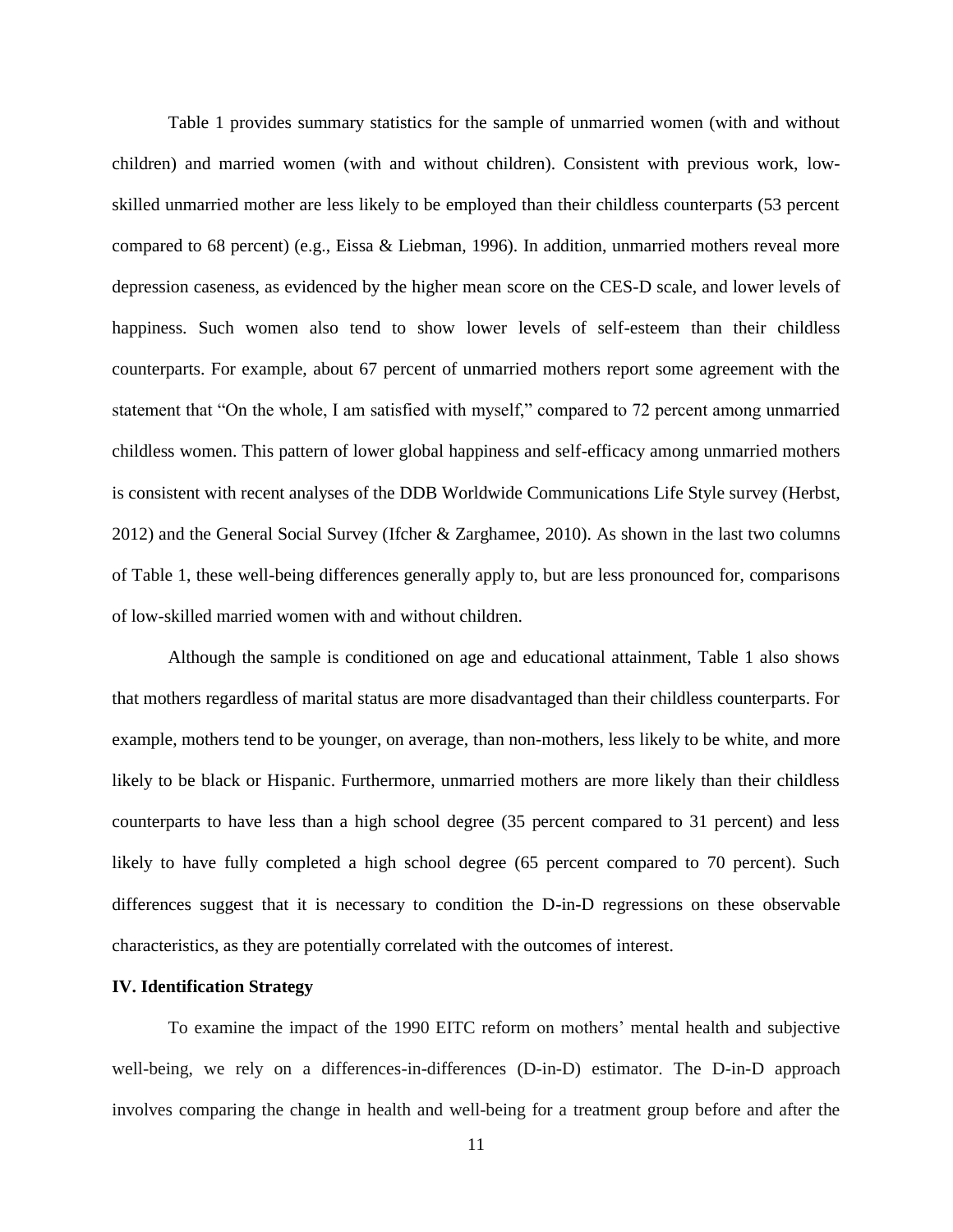implementation of OBRA90 to the change experienced by a comparison group. We define the treatment groups to include low-skilled (unmarried and married) mothers with children ages 0 to 18. Such women comprise the at-risk population most likely to be eligible for, and thus influenced by, OBRA90. The comparison group includes low-skilled (unmarried and married) women without children. These individuals are chosen to represent the counterfactual changes in health and wellbeing because they are unlikely to be affected by OBRA90 (given that they do not have children and thus are ineligible to receive assistance) but participate in similar labor markets, have comparable wages, and have been shown to respond identically to changes in labor market conditions as those in the treatment group (Meyer & Rosenbaum 2000; 2001).

Expressed formally, the D-in-D estimates can be generated by the following model:

(1) 
$$
Y_{ist} = \beta_1 Treated_{ist} + \beta_2 (Post-OBRA90_t) + \beta_3 (Treated_{ist} \times Post-OBRA90_t) + \mathbf{X'}_{ist} + \eta_s + \varepsilon_{ist}
$$

where *i* indexes individuals, *s* indexes state of residence, and *t* indexes year. The variable *Y* represents of five outcomes examined in this study: the binary indicator of employment, scores on the continuous CES-D scale, the categorical measures of happiness, and the three binary indicators for self-esteem. The binary outcomes are estimated with a linear probability model (OLS). The CES-D scale is estimated using OLS regression, although in robustness checks we experiment with negative binomial regression methods. Results from this exercise are similar to those reported here. The happiness scale is modeled using OLS regression, but we verify the results using an ordered probit model. Once again, our results are robust to the choice of estimator.

The vector given by **X'** represents a number of observable demographic controls, including age (and age-squared), race (three dummy variables), marital status (four dummy variables), educational attainment (one dummy variable), a dummy variable for the presence of children ages 13 to 18 in the tax unit, and a continuous measure for the number of children ages 0 to 18 in the tax unit. Also included are dummy variables equal to unity when the demographic controls are missing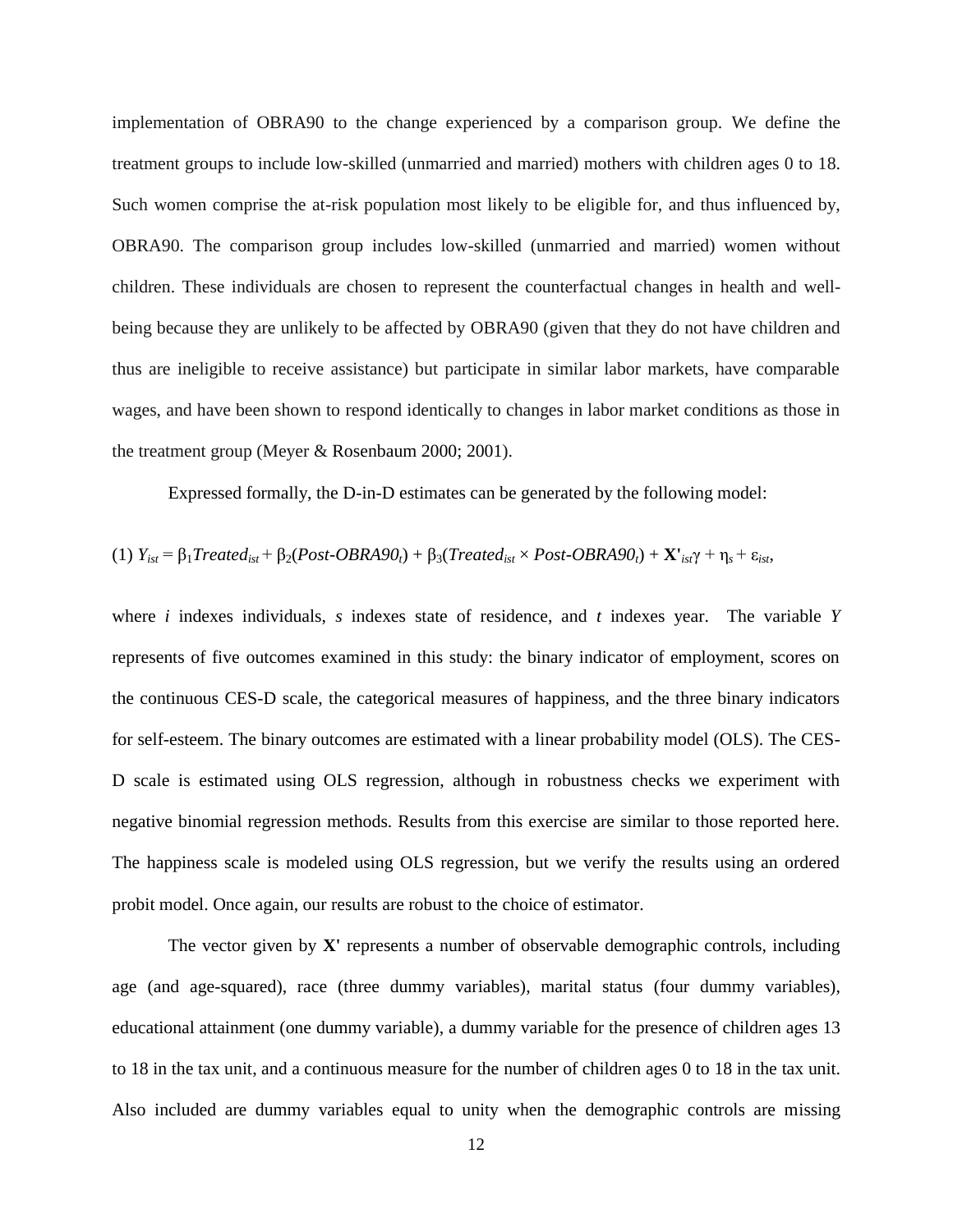information. The variable *Treated* is a binary indicator that equals unity if a given individual is an unmarried or married mother, while *Post-OBRA90* represents binary indicator that equals unity if an observation is drawn from the post-EITC reform period. The EITC changes in OBRA90 took effect in 1991; however, the first year for which we have post-reform data in the NSFH is 1992. Therefore, our post-reform period extends from 1992 to 1994. It is also important to point out that 1994 is the year in which the EITC's OBRA93 changes were first implemented. Although only seven percent of our analysis is drawn from 1994, we conduct a series of robustness checks that drop these observations from the analysis. Our results are robust to this alternative definition of *Post-OBRA90*. The η is a set of state fixed effects as well as interactions between *Post-OBRA90* and the state fixed

effects. These controls mitigate the concern that the 1990 EITC reform might be correlated with state-specific social policies or labor market conditions that are also related to women's mental health and well-being. The parameter of interest is  $\beta_3$ , which yields the D-in-D estimates of the impact of the 1990 EITC reform on low-skilled mothers' mental health and subjective well-being. In particular, the coefficient captures the change in health and well-being among mothers (treatment group) following the implementation of OBRA90, compared to the change experienced by their childless counterparts (comparison group).

The coefficient  $\beta_3$  is equivalent to the following:

(2) 
$$
\beta_{D-in-D} = [E(Y_i | G_i = 1, T_i = 1) - (Y_i | G_i = 1, T_i = 0)]
$$
  
-  $[E(Y_i | G_i = 0, T_i = 1) - (Y_i | G_i = 0, T_i = 0)],$ 

in which the average difference in the comparison group outcome  $(G_i = 0)$  between the pre-reform  $(T_i$  $= 0$ ) and post-reform ( $T_i = 1$ ) periods is subtracted from the average difference in the treatment group outcome  $(G_i = 1)$  over the same period (Herbst, 2013). The second term in (2) is intended to remove biases stemming from common secular trends in mental health and well-being as well as from economic or demographic shocks that similarly influence the outcomes for the treatment and comparison groups. In other words, the comparison group is used to difference out the change in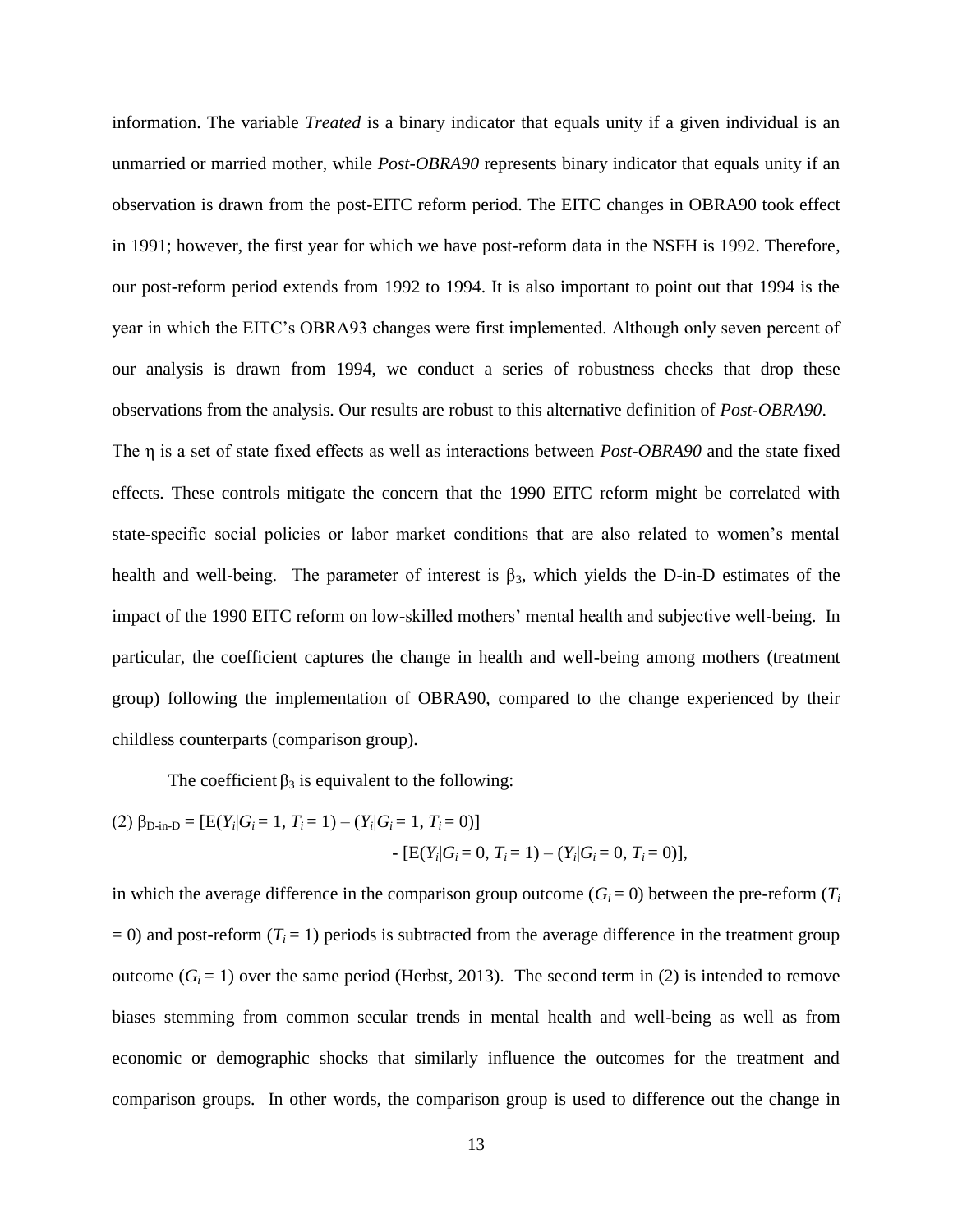well-being among treatment individuals that would have occurred in the absence of OBRA90. Any differential change in well-being that emerges through the D-in-D parameter  $\beta_3$  is therefore attributed to the 1990 EITC reform. As with all D-in-D estimators, the key identifying assumption is that the *change* in well-being over time would have been the same for the treatment and comparison group individuals in the absence of OBRA90.

It is important to specify that the D-in-D estimate in (1) represents the intent-to-treat (ITT) effect of the OBRA90 EITC reform. We derive the ITT in this study because our treatment group includes women potentially eligible for the EITC, as opposed to those actually receiving the credit. As such, the ITT captures the overall reform impact by averaging the treatment effect over those in the treatment group who are affected by the treatment (called compliers because they take-up the treatment) and those who are not affected by it (called non-compliers because they do not take-up the treatment). In the context of this analysis, the ITT provides an average effect of the OBRA90 EITC reform across the population of low-skilled (unmarried and married) mothers, some of whom are influenced by the EITC because they receive the credit and others who are not influenced by it. From a policy perspective, the ITT is an important parameter because it details the full impact on mothers' mental health and subjective well-being of expanding the EITC.

## **V. Results**

Tables 2 through 7 provide the main D-in-D results for this paper. The presentation of results is identical across all the tables. Panel A provides the D-in-D estimates for the pooled sample of lowskilled (unmarried and married) women; Panel B shows results for the sub-set of unmarried women; and Panel C presents results for the sub-set of married women. Column (1) in each table displays the raw D-in-D estimates, while column (2) conditions on the demographic characteristics and state fixed effects with wave interactions. We present for each model the coefficient and standard error (in parentheses) on *Treated*, *Post-OBRA90*, and *Treated* × *Post-OBRA90*. The standard errors are adjusted for person-level clustering.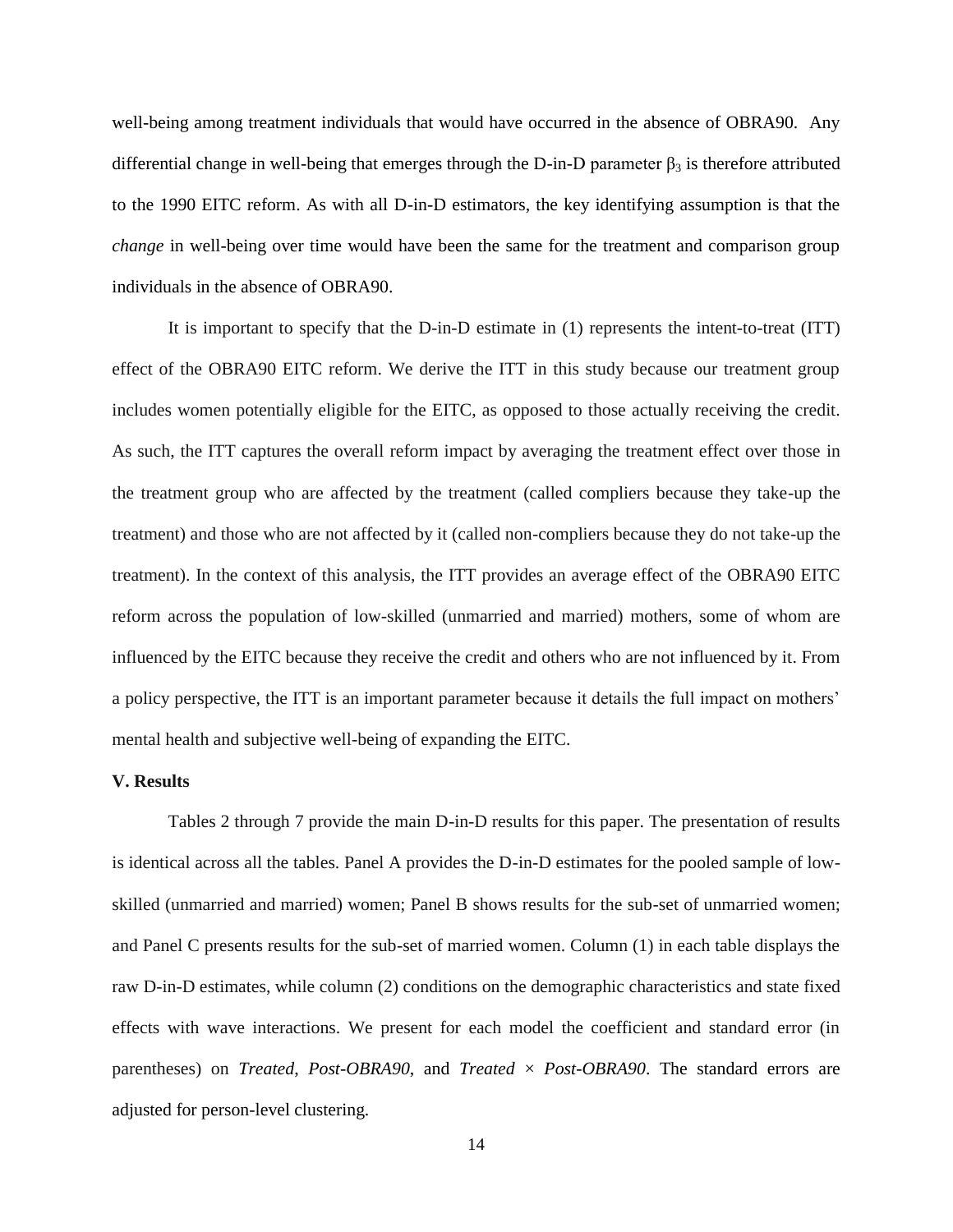#### **Employment**

As previously stated, we begin in Table 2 with a discussion of the employment results as a check on the NSFH's consistency with the vast EITC-labor supply literature. As shown in column (1) of Panel A, the coefficient on *Treated* suggests that low-skilled (unmarried and married) mothers are less likely to be employed than their childless counterparts. However, as shown by the D-in-D estimate, these mothers witnessed a large relative increase in employment following the implementation of the OBRA90 EITC reform. The raw D-in-D estimate implies an increase in the likelihood of employment of 9.2 percentage points, an estimate that becomes only somewhat smaller (7.9 percentage points) when the full set of controls is added in column (2). Given the pre-reform employment mean of 0.52, the full model D-in-D estimate corresponds to a 15 percent increase in mothers' employment following the implementation of OBRA90.

Looking at Panels B and C, it is clear that the positive employment effect of OBRA90 is concentrated within the sub-set of unmarried mothers. Column (2) of Panel B shows that unmarried mothers witnessed a precisely estimated 8.4 percentage point increase in the likelihood of working, corresponding to a 17 percent relative rise in employment. On the other hand, employment among married mothers increased by an imprecisely estimated 4.8 percentage points [column (2) of Panel C], representing a 9 percent effect from the pre-treatment mean. The differential employment results for unmarried and married mothers are consistent with previous research. For example, using the Current Population Survey (CPS) to study the 1993 EITC reform, Evans and Garthwaite (2010) estimate a 12 percent employment increase for unmarried mothers, but only a two percent increase for married mothers. A similar set of results are provided by Eissa and Hoynes (2004), who study the family labor supply response to 1986, 1990, and 1993 EITC expansions. The authors find that while such reforms produced small employment increases among married men, these increases were more than offset by employment *reductions* among married women.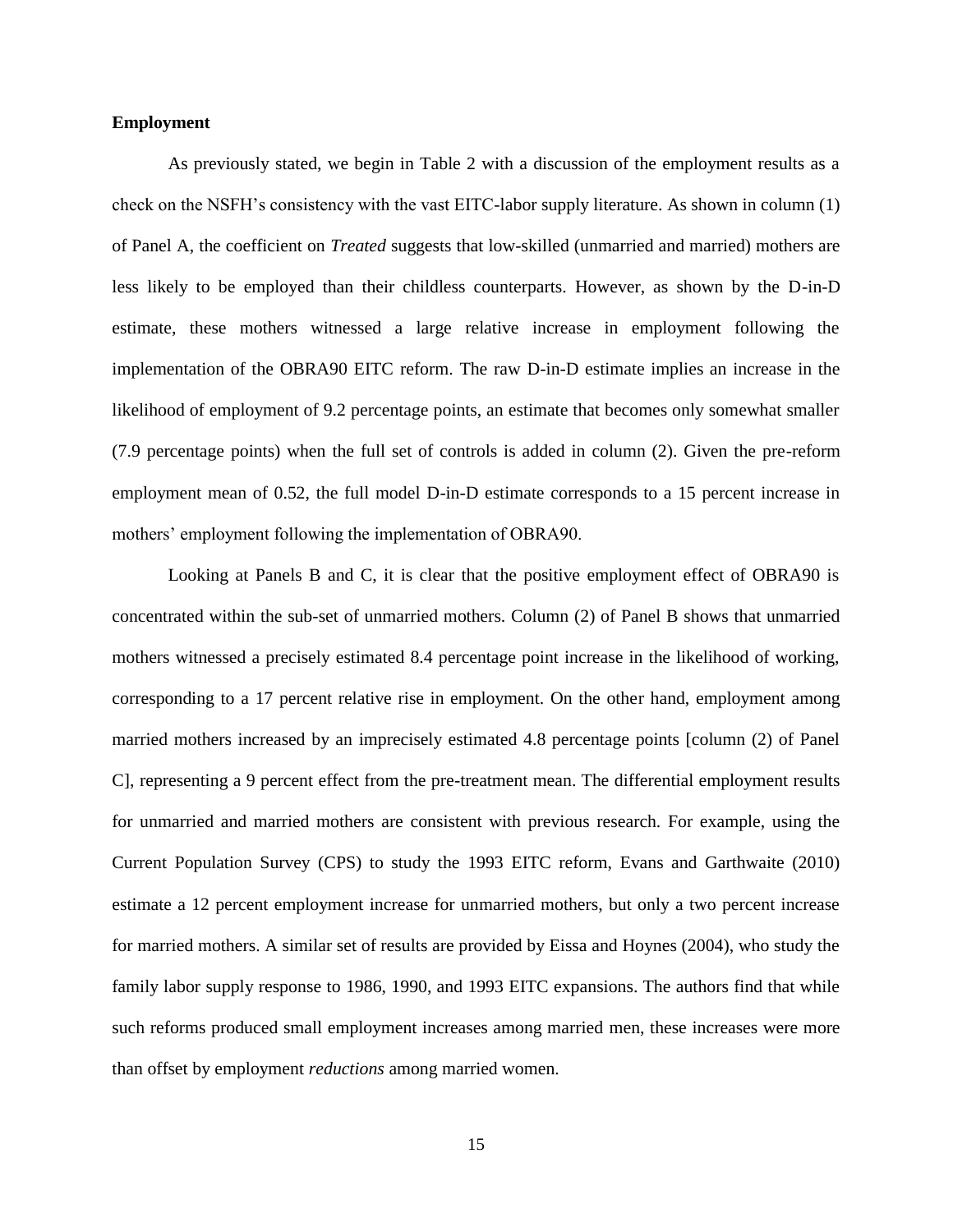#### **Depression Caseness**

We now consider the primary outcomes for this study, in particular, those pertaining to mothers' mental health and subjective well-being. We begin with the CES-D scale, which captures depression caseness. These results are presented in Table 3. Recall that higher scores on the CES-D scale are indicative of an increase in depression caseness. As shown in column (2) of Panel A, lowskilled mothers score no differently from their childless counterparts on the CES-D when the full set of demographic controls is included in the model. In addition, it appears that the OBRA90 EITC reform had a beneficial effect on mothers' depression, generating about a one-point reduction in the CES-D scale. There are several ways to interpret the magnitude of this effect. First, as we did with the employment outcome, we can compare the D-in-D estimate to the pre-reform mean for the treatment group (10.3). Doing so suggests that low-skilled mothers witnessed a 10 percent reduction in depression caseness after the implementation of OBRA90. Another approach is to calculate an effect size by rescaling the CES-D to have a mean of zero and a standard deviation of 10.<sup>5</sup> Our estimate implies that the 1990 EITC reform produced a 0.14 standard deviation decrease in mothers' depression scores.

Turning to the separate analyses of unmarried (Panel B) and married (Panel C) women, we find that these positive mental health effects are pronounced within the sub-set of married mothers. Specifically, low-skilled married mothers witnessed a 1.3-point decrease in CES-D scores following the implementation of OBRA90 [column (2) of Panel B]. This corresponds to a 15 percent, or nearly 0.20 standard deviation, reduction in depression caseness. Unmarried mothers, on the other hand, experienced an imprecisely estimate 0.5-point decrease in the CES-D [column (2) of Panel B], which is about a four percent reduction from the pre-reform mean or an effect size of 0.08 standard deviations. The pattern of our CES-D results is consistent with the mental health effects presented in Evans and Garthwaite (2010). Specifically, they find that the positive mental health effects of the

<sup>&</sup>lt;sup>5</sup> Effect sizes are then calculated by reestimating the model and dividing the D-in-D coefficient by 10.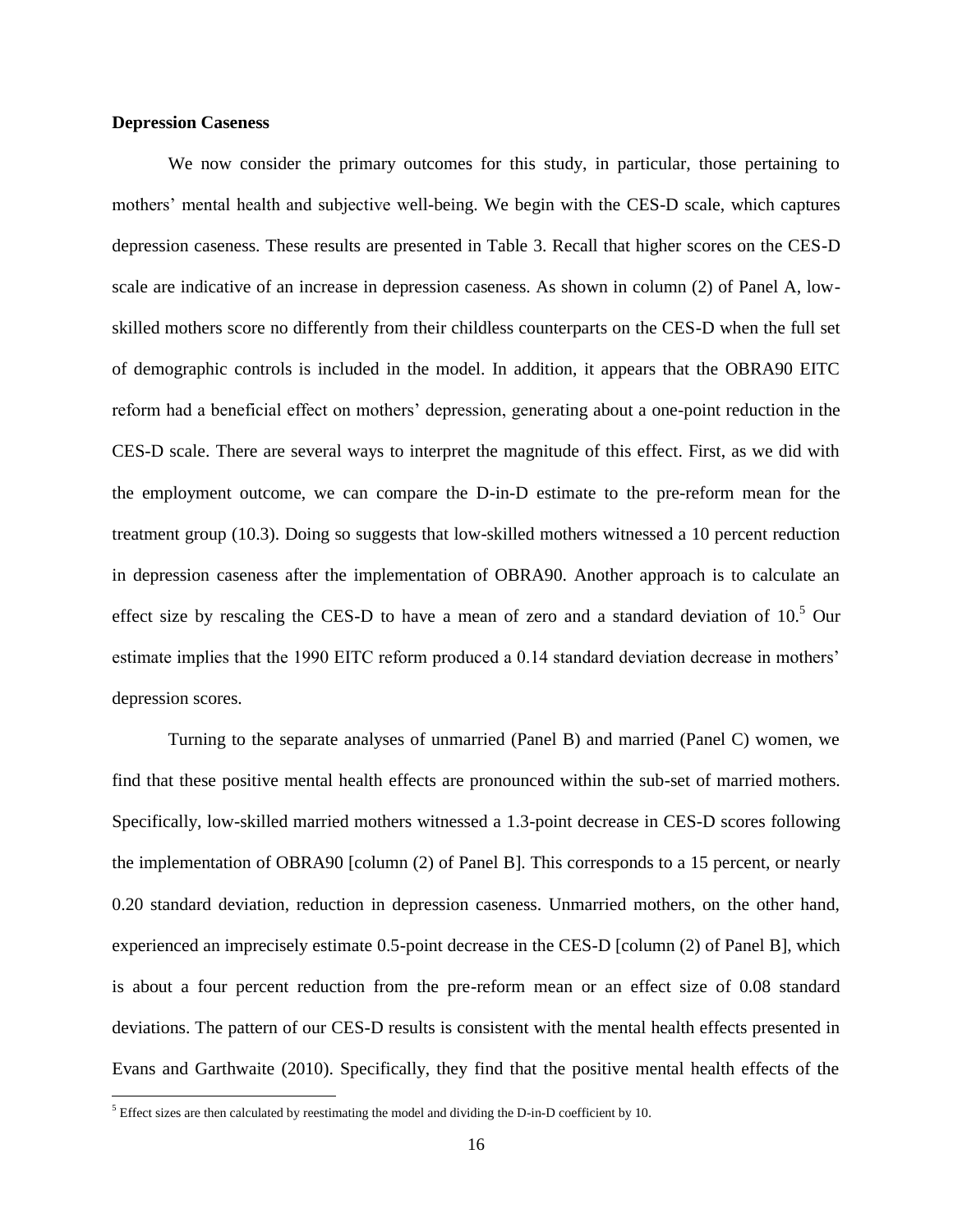1993 EITC reform (e.g., declines in the number of bad mental health days in the previous month) are limited to low-skilled married mothers, with unmarried mothers experiencing very little change in their health status. As will be shown shortly, this pattern applies to the remaining well-being outcomes examined in the NSFH.

Appendix Table 1 presents separate D-in-D estimates for the eleven items that comprise the CES-D scale. We code each item as a binary indicator that equals unity if a given respondent never experienced the symptom in the previous week and zero if the respondent ever experienced the symptom. Column (1) presents the full sample D-in-D results, while columns (2) and (3) present the results for unmarried and married women, respectively. To conserve space, we present only the D-in-D estimates. Looking at the full sample results, we find that low-skilled women show marked improvement in most of the individual CES-D items, with the D-in-D coefficient on eight of 11 items precisely estimated. Although the CES-D scores for unmarried women did not improve after OBRA90, all of the individual items point to improvements, and estimates on four of 11 individual items are precisely estimated. Perhaps the most noteworthy finding is the 10.7 percentage point increase in the probability of feeling depressed zero days last week. Married mothers showed statistically significant improvements in six of 11 items, with the D-in-D estimates for "depressed," "lonely," and "talks less" being particularly strong.

## **Global Happiness**

We now consider the impact of OBRA90's EITC reform on mothers' self-reported happiness. The D-in-D happiness results are presented in Table 4. Looking first at the sample of all low-skilled women (Panel A), we find that once the full set of controls are included, mothers and non-mothers have similar levels of reported happiness. In addition, the D-in-D estimate reveals that together, the happiness of unmarried and married mothers did not change substantially following the implementation of OBRA90. In particular, the full model estimate [column (2)] implies an increase of approximately 0.1 points on the happiness scale, an effect that is imprecisely estimated.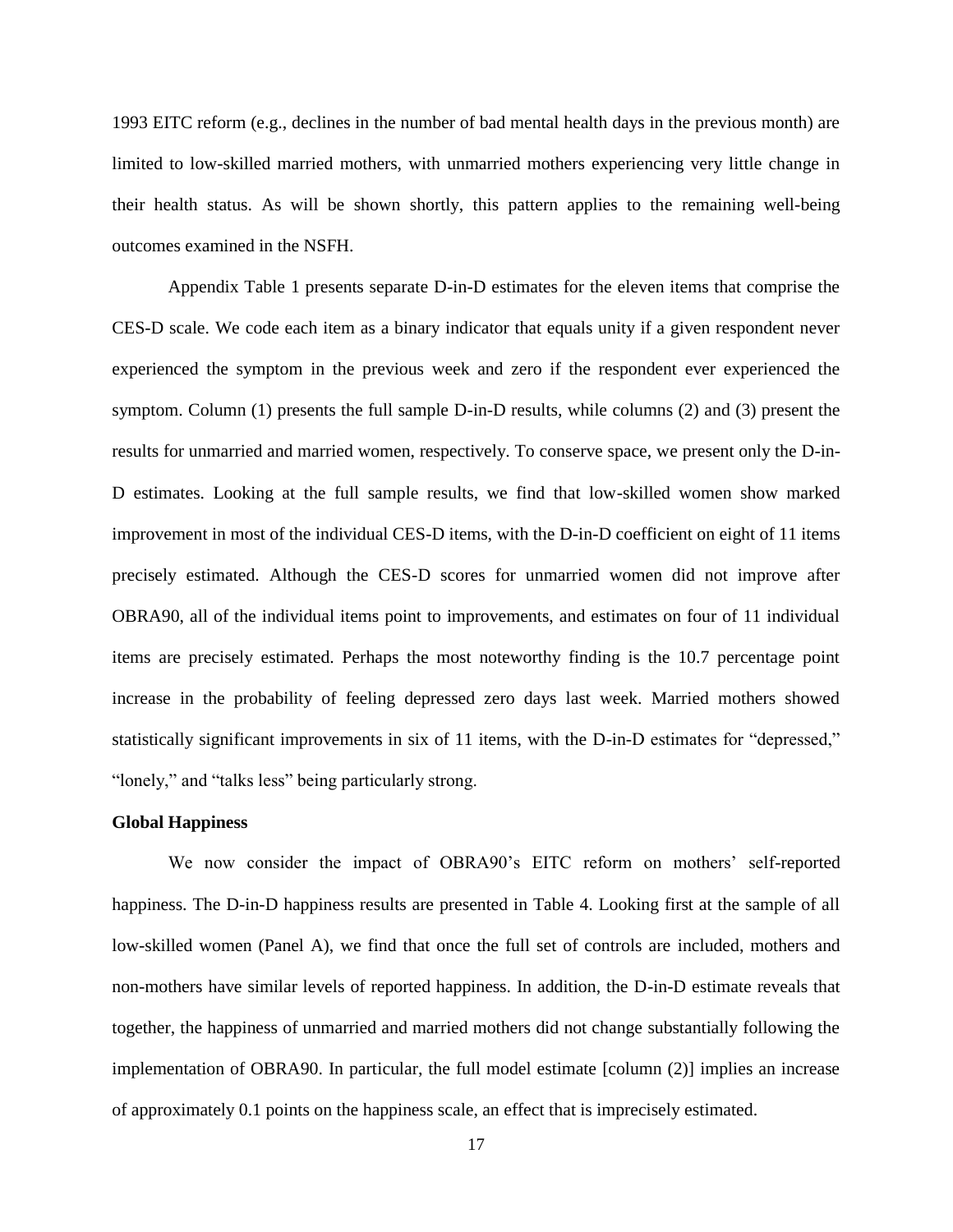This estimate, however, masks important treatment effect heterogeneity across unmarried and married mothers. The D-in-D estimate in Panel B implies that happiness among unmarried mothers was virtually unchanged after the 1990 EITC reform. Married mothers, on the other hand, witnessed a precisely estimated 0.2-point increase in the happiness scale, corresponding to a four percent rise in self-reported happiness. In results not reported in Table 4, we explored the distributional effects of the OBRA90 EITC reform. In particular, we created separate binary indicators that equal unity if a given respondent is in the bottom two or top two happiness categories. We then re-estimated the Din-D regressions for unmarried and married women. In neither case was the D-in-D estimate economically important or precisely estimated for unmarried mothers. The results for married mothers suggest that such women became 1.6 percentage points less likely to be in the bottom happiness categories and 8.0 percentage points more likely to be in the top happiness categories following the implementation of OBRA90. Given that 3.0 percent of pre-reform married mothers are in the bottom categories and 54.8 percent are in the top categories, these marginal effects translate to well-being improvements of 53 percent and 15 percent, respectively.

#### **Self-Efficacy**

Tables 5 through 7 present the D-in-D results for the three measures of self-efficacy. Recall that the statements are as follows: "I feel that I'm a person of worth, at least on an equal plan with others;" "On the whole, I am satisfied with myself;" and "I am able to do things as well as other people." We recode the original response categories into a binary indicator that equals unity if a given respondent indicated any agreement with the statement (one: "strongly agree" or two: "agree").

Generally speaking, the pattern of results emerging from Tables 5 through 7 is consistent with that for the CES-D and happiness outcomes. On the one hand, there appear to be no changes in unmarried mothers' self-efficacy following the implementation of OBRA90. In no case is the D-in-D estimate precisely estimated, although it should be noted that they are consistently negatively signed, implying that such mothers witnessed a reduction in self-efficacy. In at least one case the D-in-D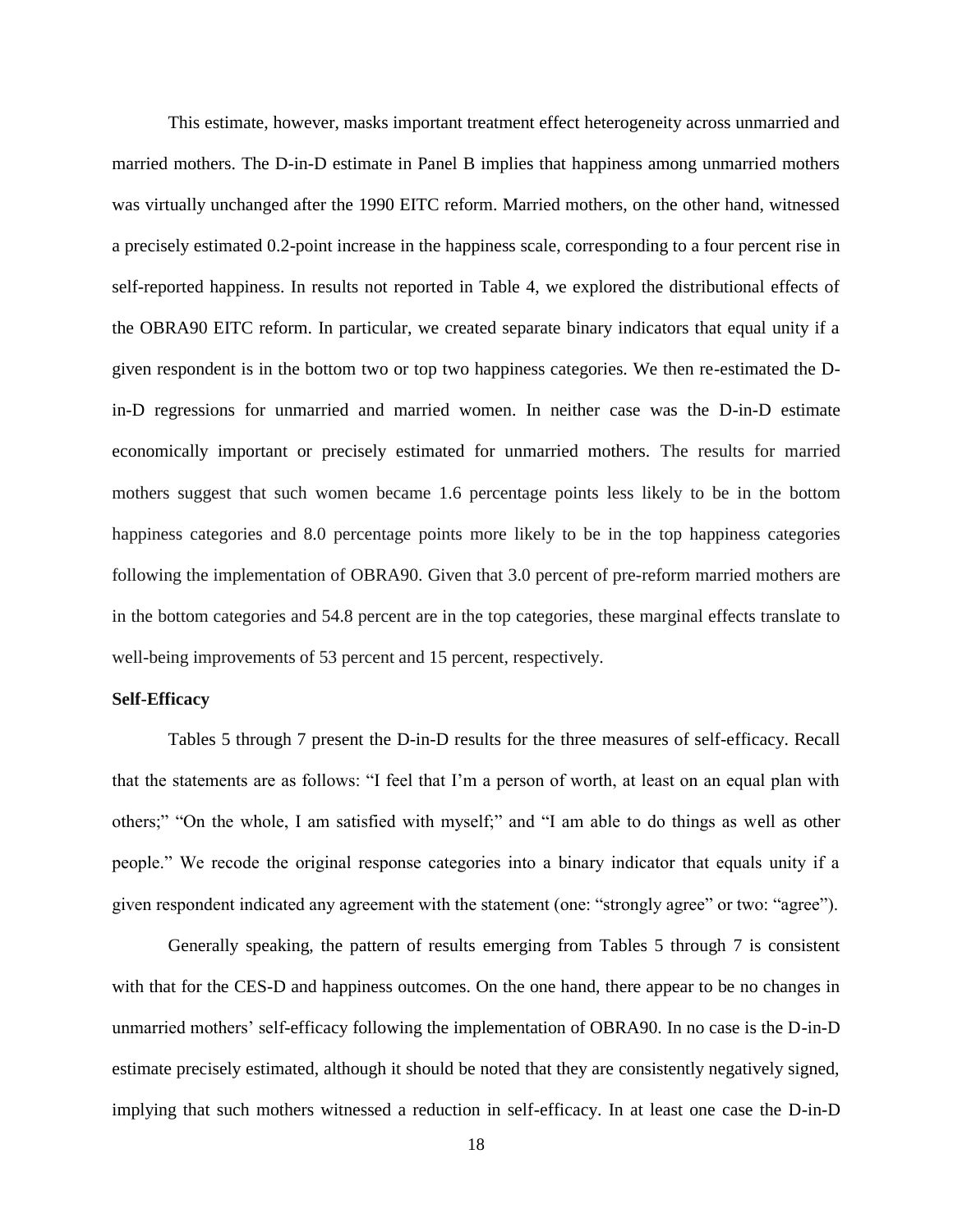estimate is substantively meaningful. Specifically, unmarried mothers became 9.0 percentage points less likely to indicate any agreement with the statement "I am able to do things as well as other people." Given that 83.3 percent of pre-reform unmarried mothers reported some agreement with the statement, the marginal effect corresponds to well-being reduction of nearly 11 percent.

On the other hand, the measures of self-efficacy among married mothers show fairly consistent improvement after OBRA90 was implemented. Such mothers became 6.5 percentage points more likely to agree that they are a person of worth (Table 5), 4.7 percentage points more likely to be self-satisfied (Table 6), and 7.3 percentage points more likely to feel they are able to do things as well as others (Table 7). In addition, the first and third of these D-in-D estimates are precisely estimated, and they imply well-being increases of seven percent and nine percent, respectively.

### **Robustness Checks**

In this section, we discuss results from a battery of specification tests intended to check the robustness of the main D-in-D results. Our robustness checks are presented in Table 8. Panel A displays the D-in-D estimates for unmarried women, and Panel B presents the analogous results for married women. Each column presents results from a different specification check.

We begin in column (1) by including a set of month-of-interview indicators. Interviews for the NSFH were conducted on a rolling basis through the year, raising the concern that seasonal patterns in mental health and subjective well-being are potentially influencing the results. Our D-in-D estimates are robust to the inclusion of these monthly indicator variables. In particular, the employment estimate for unmarried mothers is of a similar magnitude and remains precisely estimated. The health results for married mothers also remain intact.

Recall that the NSFH conducted about seven percent of its wave-two interviews in 1994, the year in which the 1993 EITC expansion was enacted. To test whether our results are driven by the commingling of post-reform periods for two EITC expansions (OBRA90 and OBRA93), we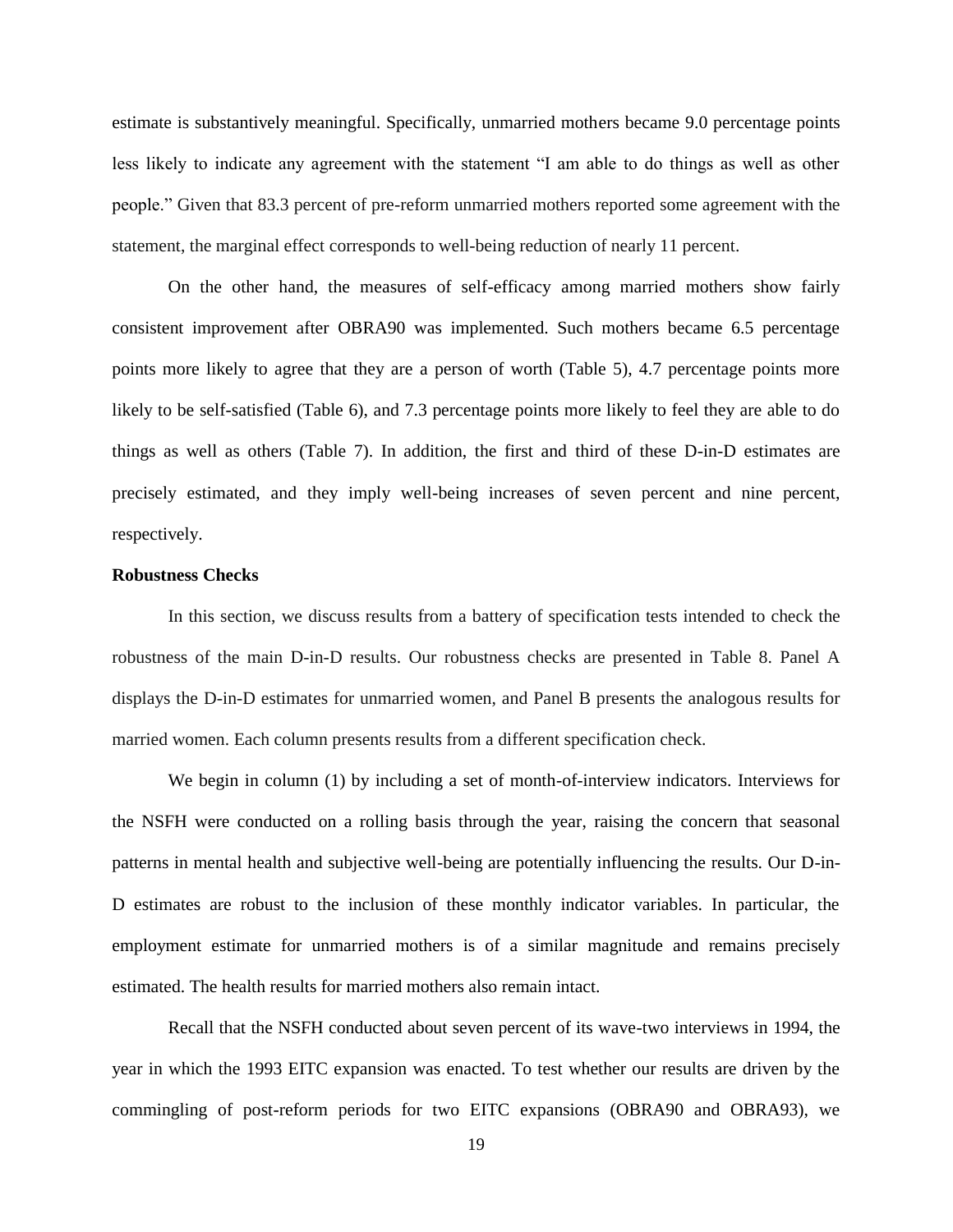reestimate the D-in-D models dropping the 1994 observations from the analysis. Results from this exercise are presented in column (2). Fortunately, nearly all of our estimates are robust to this sample exclusion. The most noticeable change occurs to the D-in-D employment estimate for unmarried mothers. The magnitude of the coefficient decreases somewhat and becomes imprecisely estimated. However, the D-in-D health effects for married mothers are very similar to main results, suggesting that they are not driven by the EITC reform embedded in OBRA93.

One of the key identifying assumptions underlying the D-in-D estimates is that no other economic or policy shocks coincided with the implementation of OBRA90. If such a shock occurred, we risk attributing the estimated D-in-D effects to this event rather than the OBRA90 EITC reform. Although the full model includes state fixed effects (with wave interactions), we take two additional steps to control for unobserved shocks. First, we control more flexibly for time effects by replacing *Post* with separate year indicator variables and interacting each with the state fixed effects. Results from this specification are shown in column (3). We then include in the model state-specific linear time trends, which allow any state-level unobservables that are correlated with OBRA90 and the outcomes to trend differently across states. Results from this specification are shown in column (4). The main D-in-D estimates for both unmarried and married mothers are robust to the inclusion of these controls.

The final robustness check, presented in column (5), provides a falsification test. Recall that the analysis sample is constructed to include women who are likely to be eligible for the EITC. Thus, we have limited the sample to low-skilled prime working-age women, defined as those with no more than a high school degree and those ages 16 to 55. If the D-in-D estimates from this sample definition are in fact due to the OBRA90 EITC reform, analyses based on a broadened set of sample definitions should generate estimates that are smaller than those presented in Tables 2 through 7. The analyses in column (5) remove both the age and education restrictions, thereby expanding the analysis sample to include women comparatively unlikely to be eligible for the EITC. Doing so reduces the magnitude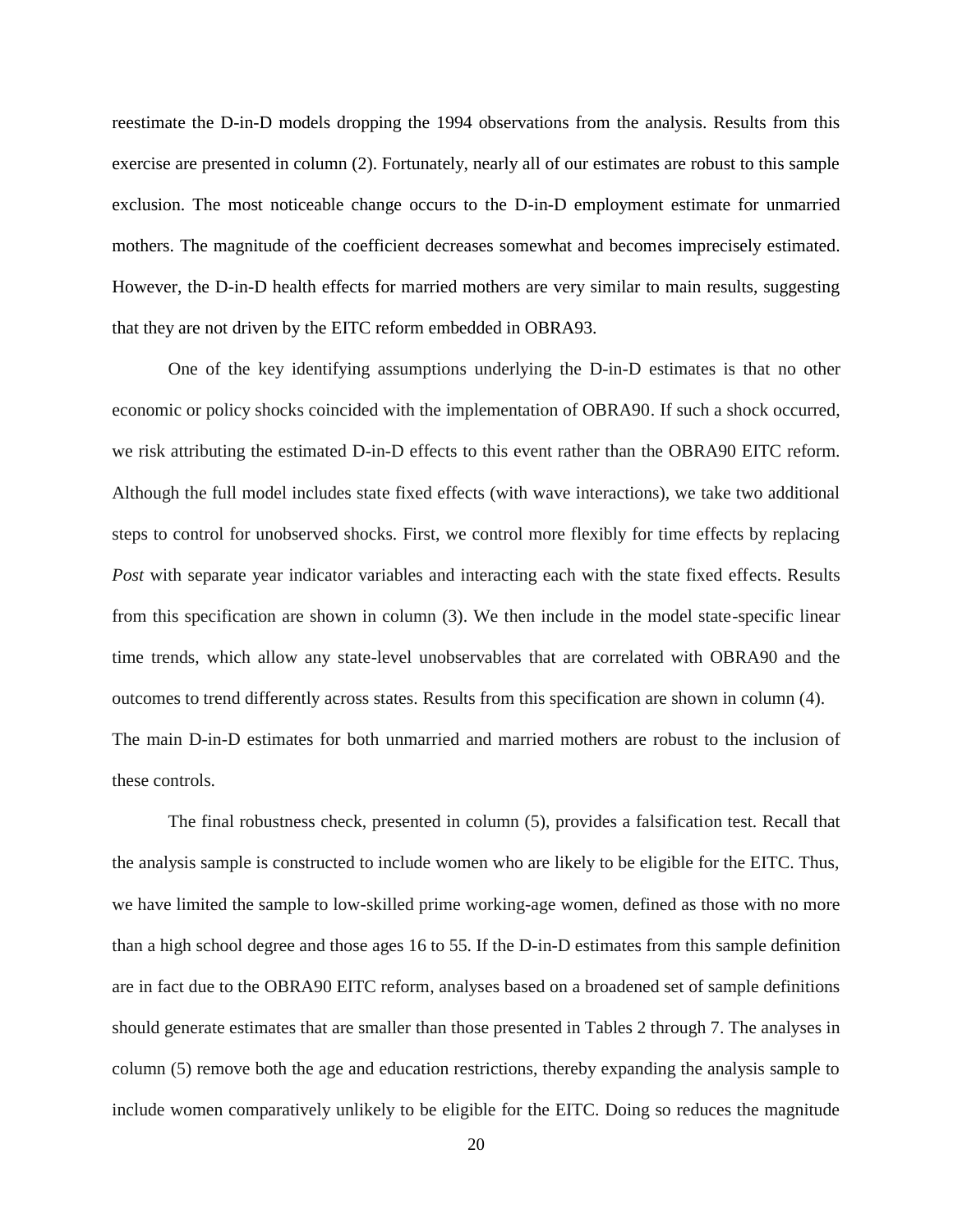of unmarried mothers' employment response to an imprecisely estimated 1.7 percentage (from 8.4 percentage points), and decreases the employment effect for married mothers by about half. Looking at the health outcomes for married mothers, we find that the D-in-D estimate for the CES-D scale, happiness scale, and self-worth measure decrease substantially and become imprecisely estimated. Although the new sample definition leads to reductions in the measures of self-satisfaction and selfefficacy, the D-in-D estimate for the former becomes marginally statistically significant and the latter remains significant. This can be explained by the fact that the broadened sample definition yields larger sample sizes, and thus smaller standard errors. Taken together, the falsification tests provide fairly strong evidence in support of our main D-in-D results.

#### **VI. Conclusion**

Since its enactment in 1975, the EITC has grown into arguably the most important antipoverty program in the U.S. Indeed, a unique quality of the program is that it aggressively redistributes income to disadvantaged families while generating strong labor supply incentives. The EITC does this because its benefits are conditioned on participation in the paid labor force. A large body of work confirms empirically that expansions to the EITC are associated with non-trivial increases in employment among low-skilled unmarried mothers. In fact, some previous research attributes up to one-third of single mothers' employment growth throughout the 1990s to the EITC's multiple expansions (Looney, 2005; Grogger, 2003). On the other hand, the program appears to have either no effect or a small negative effect on married mothers' employment.

More recently, scholars have begun to focus on whether EITC-induced increases in income have discernible health effects. Motivated by previous research that income can buffer against negative health shocks, a small but growing set of papers examines the impact of tax-reform-induced increases in EITC income on infant (Hoynes et al., 2012), child (Dahl & Lochner, 2012), and adult (Evans & Garthwaite, 2012) health and development outcomes. An advantage of these papers over those that study directly the income-health gradient is that they rely on policy shocks to generate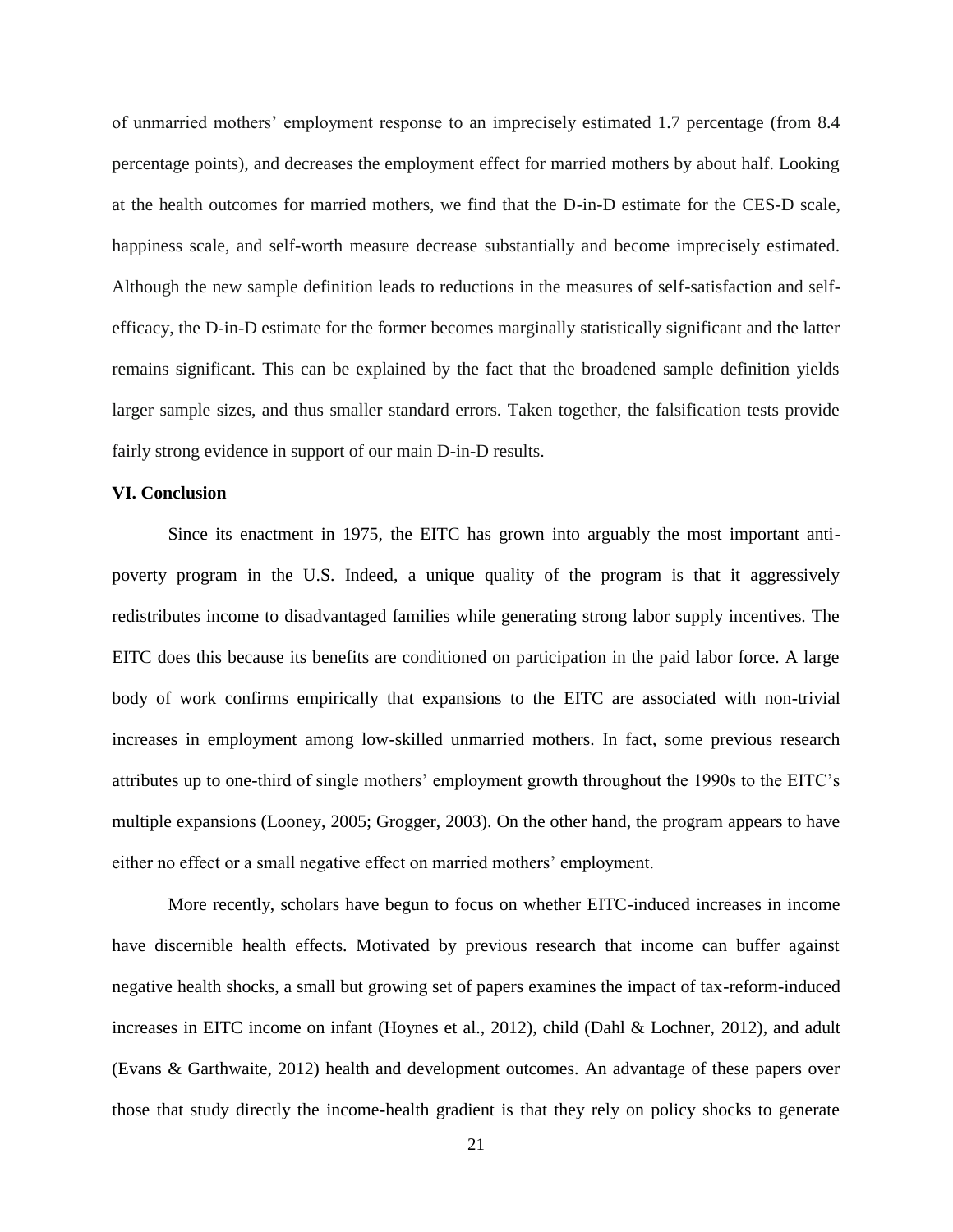exogenous increases in income. Results from this body of work are fairly consistent: EITC-induced increases in income yield positive health effects in the form of improved birth outcomes, gains in children's cognitive ability test scores, and increased mental health and health related behaviors among adults.

This paper contributes new evidence on the EITC-health link by using the NSFH to study the impact of the OBRA90 EITC expansion on low-skilled mothers' mental health, happiness, and selfefficacy. We begin by confirming previous EITC research that the 1990 tax reform generated sizeable positive effects on unmarried mothers' employment, but no discernible effects for married mothers. We then find consistent evidence that the EITC led to improvements in mental health and subjective well-being, especially among married mothers. Following the implementation of OBRA90, married mothers showed less depression caseness, as evidenced by lower scores on the CES-D, higher levels of happiness, and a greater sense of self-efficacy. Unmarried mothers, on the other hand, experienced very little change in mental health and subjective well-being after OBRA90.

The finding that the EITC's beneficial health effects are evident only among married mothers—a group whose employment was not influenced by the reform—is consistent with the results in Evans and Garthwaite's (2010) analysis of the OBRA93. To understand why this is the case, it is useful to identify the mechanisms through which the EITC may affect health and wellbeing. As previously stated, the *income* generated by the EITC—through both additional earnings and the negative income tax—is a potentially important channel. Indeed, there is a large literature outside of the EITC showing robust associations between income and improved physical health outcomes, including lower suicide propensities (Ruhm, 2000), increased self-reported health (House et al., 1990), and fewer acute medical conditions (Ruhm, 2003). A parallel happiness literature finds consistent positive correlations between income and happiness (e.g., Stevenson & Wolfers, 2008). Another channel stems from the *employment* effects of the EITC. Indeed, several studies find that psychological health is lower among the unemployed, controlling for income, with longer periods of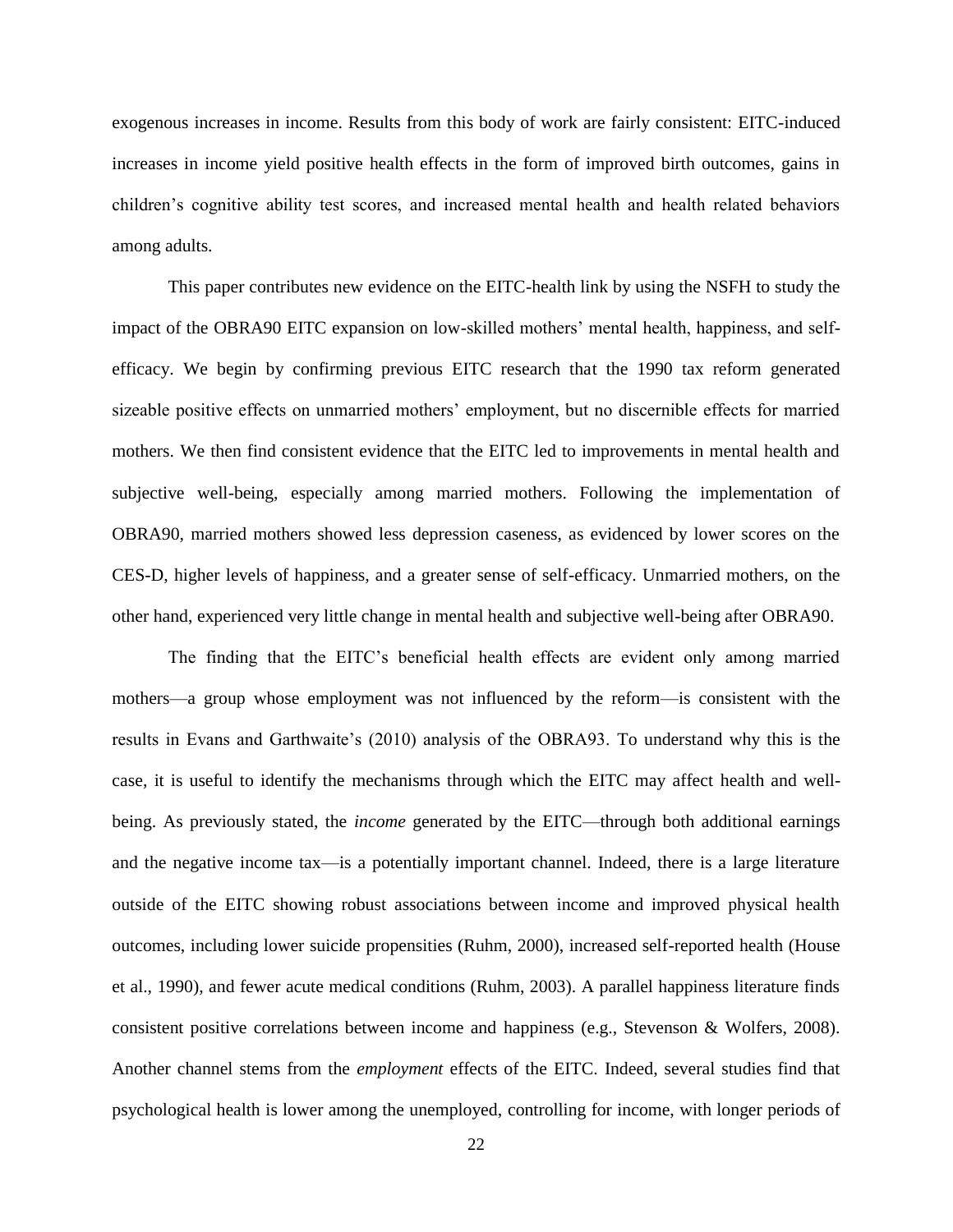unemployment leading to steeper declines in well-being (Blanchflower & Oswald, 2004; Clark & Oswald, 1994; Di Tella et al., 2001; Helliwell, 2003). Furthermore, the unemployed are more likely to experience depression and commit suicide (Viinamaeki et al., 1996). That these results hold after conditioning on income suggests a strong role for psychic or stigma costs associated with unemployment (Murphy & Athanasou, 1999).

With these mechanisms in mind, there are several potential explanations for why unmarried mothers did not experience beneficial health effects from these reforms. First, it is possible that the EITC's wage subsidy increased the opportunity costs associated with leisure, thus creating disincentives for mothers to undertake time-intensive well-being investments. Such women may therefore participate in fewer recreational activities, decrease time spent exercising and preparing healthy meals, and make less use of medical and mental health services. Second, it is possible that the shift into employment created a series of stressors for unmarried mothers, especially among those with little or no previous work experience. For example, such women may have to find and pay for reliable child care, arrange transportation to and from work, and circumvent unpredictable or nonstandard work schedules. An additional work-related stressor involves unmarried mothers potentially losing health insurance, as low-wage employers typically do not offer such benefits and mothers may no longer qualify for Medicaid. The shift into employment also likely altered the reference group against which unmarried mothers evaluate their happiness. Assuming that happiness is greater within the non-welfare-working population, it is plausible that the happiness of unmarried mothers (who start working because of the EITC) is dampened, at least in the short-run, because of comparisons to happier people. A final explanation is that the EITC may have altered unmarried mothers' consumption in ways that do not improve health and well-being. EITC-induced increases in income are predicted to encourage ambiguous changes in the consumption of health-related goods and services. On the one hand, some mothers could have purchased household technologies that improved mental health and promote healthy lifestyles. Conversely, it is plausible that mothers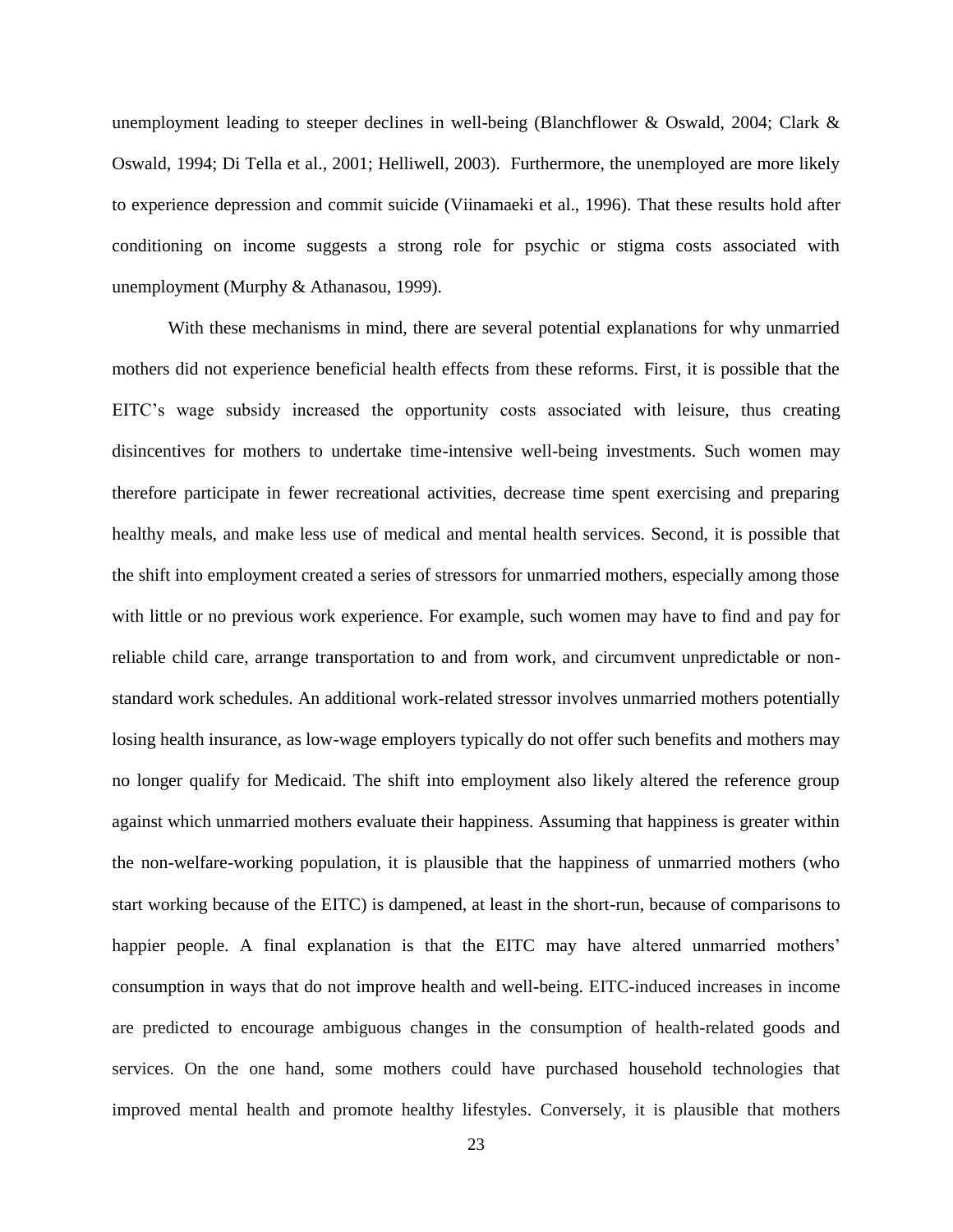responded to rising income by engaging in more unhealthy activities if these are normal goods. For example, such women could use EITC-generated income to purchase more cigarettes and alcohol, reduce the home production of meals, and engage in more sedentary activities, all of which may have negative implications for health and well-being.

This discussion suggests that future research on the EITC-health link could focus on several areas. First, it is important to understand the ways in which EITC payments influence health-related behaviors, including cigarettes and alcohol purchases, eating and physical activity patterns, and the consumption of health-promoting versus health-degrading goods and services. Another stream of research might focus on the time-use effects of the EITC. For example, one question to explore is whether low-skilled mothers allocate more leisure time to well-being-enhancing activities, perhaps because EITC-generated income is used to purchase durable goods like clothes and dish washers, thus increasing time available for other activities. Finally, it might be useful to examine whether, and how, mothers' social networks are altered by the EITC. It is reasonable to assume that mental health and happiness are influenced by one's access to multiple forms of family, friend, and social networks. The employment and income effects of the EITC imply that mothers' out-of-work networks may become less prominent, while those developing inside the workplace are likely to play a more central role. If participation in these varying social contexts is associated with different types of stressors or emotional supports, then changes in social networks could be one of the (indirect) mechanisms through which the EITC is influencing mental health and happiness.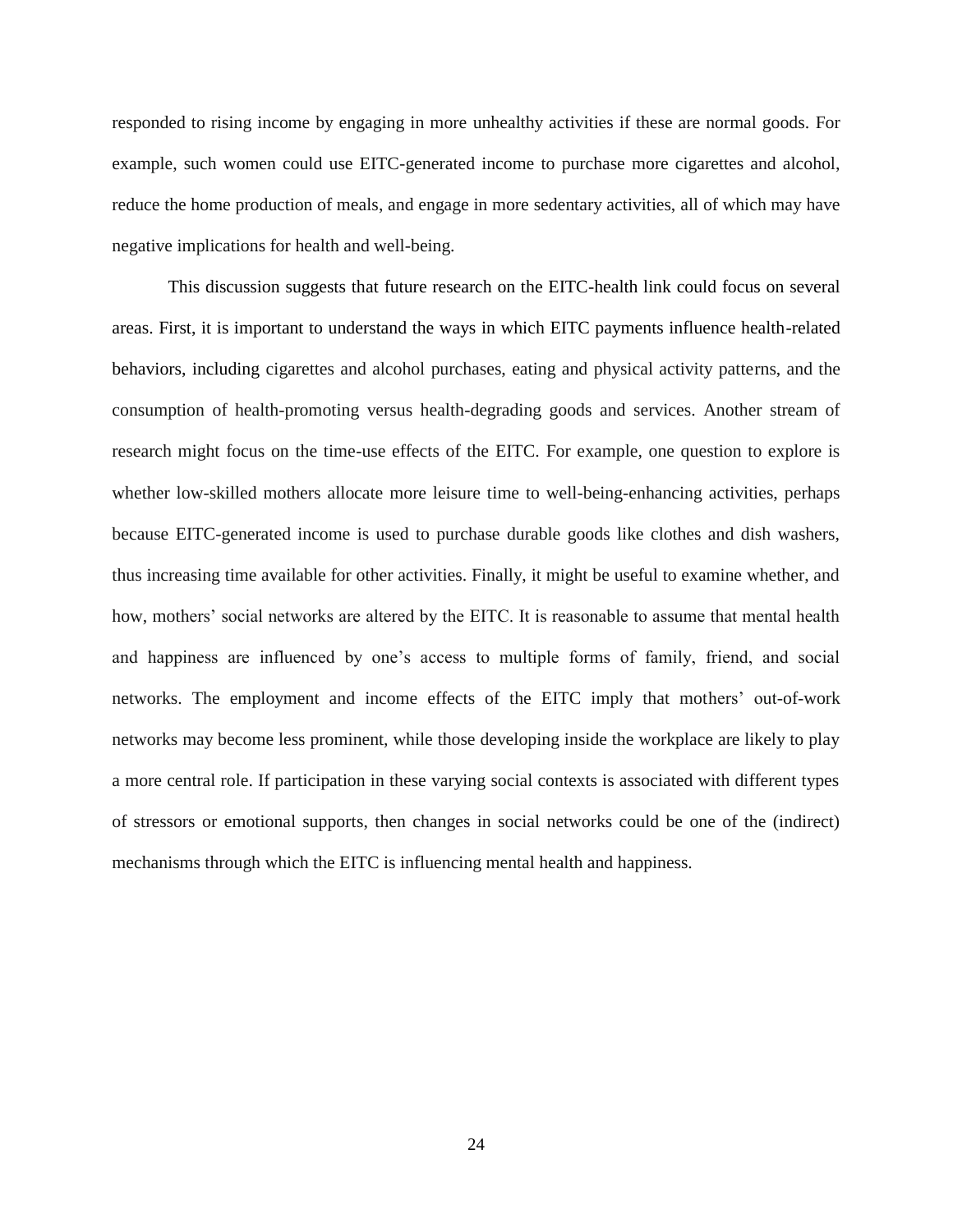# **References**

Akay, A., Bargain, O., Dolls, M., Neumann, D., Peichl, A., & Siegloch, S. (2012). Happy taxpayers? Income taxation and well-being. IZA Discussion Paper No. 6999. Bonn, Germany: Institute for the Study of Labor.

Baker, K. (2008). Do Cash Transfer Programs Improve Infant Health: Evidence from the 1993 Expansion of the Earned Income Tax Credit. Working Paper. University of Notre Dame.

Barrow, L. & McGranahan, L. (2000). The Effects of the Earned Income Credit on the Seasonality of Household Expenditures. *National Tax Journal,* 53, 1211-1243.

Baughman, R. & Dickert-Conlin, S. (2009). The Earned Income Tax Credit and Fertility. *Journal of Population Economics, 22*, 537-563.

Blanchflower, D. & Oswald, A. (2004). Well-being over time in Britain and the USA. *Journal of Public Economics, 88,* 1359-1386.

Boyd-Swan, C. & Herbst, C.M. (2012). Pain at the pump: gasoline prices and subjective well-being. *Journal of Urban Economics, 72*, 160-175.

Case, A., Lubotsky, D. & Paxson, C. (2002). Economic Status and Health in Childhood: The Origins of the Gradient. *American Economic Review, 92*,1308-1334.

Clark, A. & Oswald, A. (1994). Unhappiness and unemployment. *Economic Journal, 104,* 648- 659.

Center on Budget and Policy Priorities. (2012). Policy Basics: The Earned Income Tax Credit. Available at: http://www.cbpp.org/cms/index.cfm?fa=view&id=2505. Washington, DC: Center on Budget and Policy Priorities.

Dahl, G. & Lochner, L. (2012). The Impact of Family Income on Child Achievement: Evidence from the Earned Income Tax Credit. *American Economic Review*, *102,* 1927–1956.

Di Tella, R., MacCulloch, R., & Oswald, A. (2001). Preferences over inflation and unemployment: Evidence from surveys of happiness. *American Economic Review, 91,* 335-341.

Di Tella, R., MacCulloch, R., Oswald, A. (2003). The macroeconomics of happiness. *Review of Economics and Statistics, 85*, 809-827.

Dickert-Conlin, S. & Houser, S. (2002). The Earned Income Tax Credit and Marriage. *National Tax Journal,* 55, 25-40.

Duchovny, N., 2001. The earned income tax credit and fertility. Unpublished Doctoral Dissertation. College Park, MD: Department of Economics, University of Maryland, College Park.

Eissa, N. & Leibman, J. (1996). Labor Supply Response to the Earned Income Tax Credit. *Quarterly Journal of Economics, 111*, 605-637.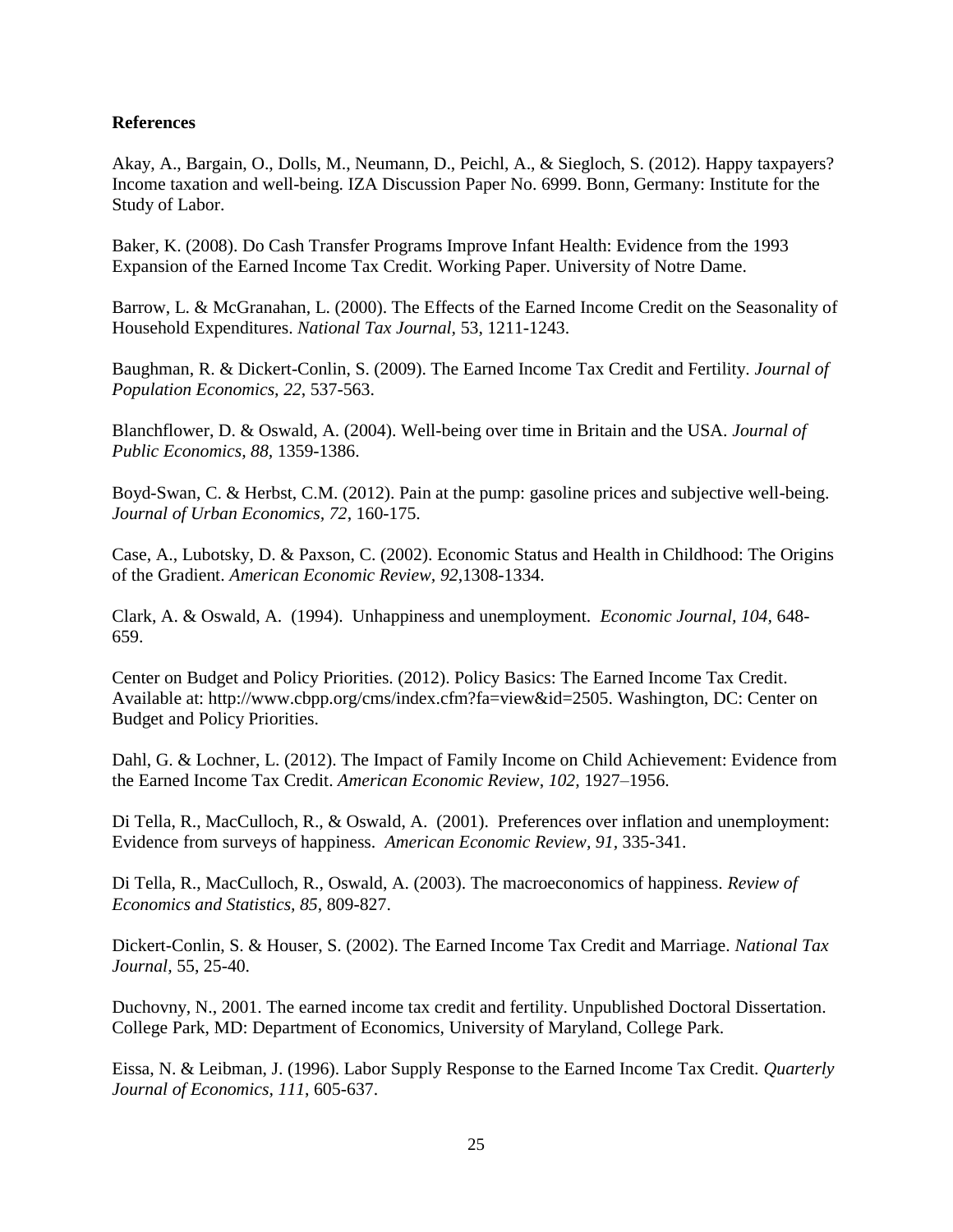Evans, W. & Garthwaite, C. (2010). Giving mom a break: The impact of higher EITC payments on maternal health. NBER Working Paper No. 16296. Cambridge, MA: National Bureau of Economic Research.

Fischer, J. (2009). Subjective well-being as welfare measure: concepts and methodology. Munich Personal RePEc Archive Working Paper No 16619.

Grogger, J. (2003). The effects of time limits, the EITC, and other policy changes on welfare use, work, and income among female-headed families. *Review of Economics and Statistics, 85,* 394-408.

Gruber, J., Mullainathan, S., 2005. Do cigarette taxes make smokers happier? *Advances in Economic Analysis and Policy, 5* (Article 4).

Helliwell, J. (2003). How's life? Combining individual and national variables to explain subjective well-being. *Economic Modelling, 20*, 331-360.

Herbst, C.M. (2010). The labor supply effects of child care costs and wages in the presence of subsidies and the Earned Income Tax Credit. *Review of Economics of the Household, 8*, 199-230.

Herbst, C.M. (2011). The impact of the Earned Income Tax Credit on marriage and divorce: evidence from flow data. *Population Research and Policy Review, 30,* 101-128.

Herbst, C.M. (2012a). The Earned Income Tax Credit and abortion. *Social Science Research, 40*, 1638-1651.

Herbst, C.M. (2012b). Footloose and Fancy Free? Two Decades of Single Mothers' Subjective Well-Being. *Social Service Review, 86*, 189-222.

Herbst, C.M. (2013). Welfare reform and the subjective well-being of single mothers. *Journal of Population Economics, 26*, 203-238.

Herbst, C.M. & Tekin, E. (2012). Child care subsidies, maternal well-being, and child-parent interactions: Evidence from three nationally representative datasets. NBER Working Paper No. 17774. Cambridge, MA: National Bureau of Economic Research.

Hoynes, H., Miller, D., & Simon, D. (2012). Income, the Earned Income Tax Credit, and infant health. Working Paper. Department of Economics, University of California, Davis.

Ifcher J. (2011). The happiness of single mothers after welfare reform. *BE Journal of Economic Analysis and Policy, 11*, 1-27.

Ifcher J, Zarghamee H. (2010). Trends in the happiness of single mothers: Evidence from the General Social Survey. Working Paper Department of Economics Santa Clara University.

Kahneman D., & Deaton, A. (2010). High income improves evaluation of life but not emotional wellbeing. *Proceedings of the National Academy of Sciences USA, 107*, 16489-16493

Kahneman D., Wakker P., & Sarin, R. (1997). Back to Bentham? Explorations of experienced utility. *Quarterly Journal of Economics, 112*, 375-405.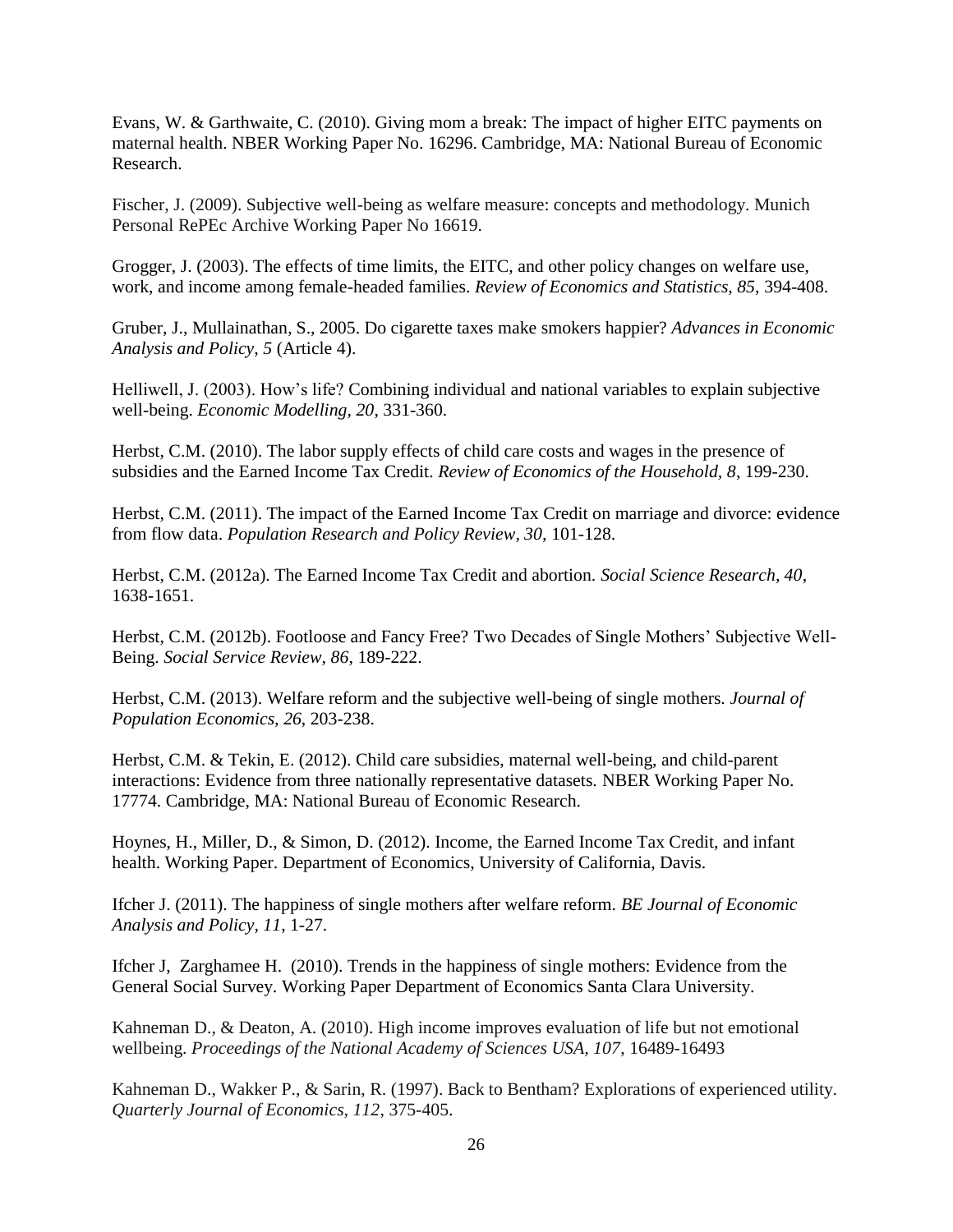Looney, A. (2005). The effects of welfare reform and related policies on single mothers' welfare use and employment in the 1990s. Finance and Economics Discussion Series, Division of Research, Statistics, and Monetary Affairs. Federal Reserve Board: Washington, DC.

Meyer, B. & Rosenbaum, D. (2001). Welfare, the Earned Income Tax Credit, and the Labor Supply of Single Mothers. *Quarterly Journal of Economics, 116*, 1063-1114.

Neumark, D. & Wascher, W. (2001). Using the EITC to help Poor Families: New Evidence and a Comparison with the Minimum Wage. *National Tax Journal, 54*, 281-317.

Radloff, L. (1977). The CES-D scale: A self-report depression scale for research in the general population. *Applied Psychological Measurement, 1,* 385-401.

Ruhm, C. (2000). Are recessions good for your health? *Quarterly Journal of Economics, 115*, 617- 650.

Ruhm, C. (2003). Good times make you sick. *Journal of Health Economics, 22,* 637-658.

Seeman, Teresa E., Sharon S. Merkin, Eileen Crimmins, Brandon Koretz, Susan Charette, & Arun Karlamangla. (2008). Education, Income and Ethnic Differences in Cumulative Biological 46 Risk Profiles in a National Sample of U.S. Adults: NHANES III (1988-1994). *Social Science and Medicine* 66(1): 72-87.

Stevenson, B. & Wolfers, J. (2008). Economic growth and subjective well-being. Reassessing the Easterlin paradox. *Brookings Papers on Economic Activity, 1,* 1-102.

Strully, K., Rehkopf, D. & Xuan, Z. (2010). Effects of Prenatal Poverty on Infant Health: State Earned Income Tax Credits and Birth Weight. *American Sociological Review*, *534*.

Sweet, J. & Bumpass, L. (1996). The National Survey of Families and Households—Waves 1 and 2: Data Description and Documentation. Center for Demography and Ecology, University of Wisconsin-Madison (http://www.ssc.wisc.edu/nsfh/home.htm).

Sweet, J., Bumpass, L. & Call, V. (1988). The Design and Content of The National Survey of Families and Households. Center for Demography and Ecology, University of Wisconsin-Madison, NSFH Working Paper No. 1.

Tax Policy Center. (2012). Historical EITC Parameters. Available at: http://www.taxpolicycenter.org/taxfacts/displayafact.cfm?Docid=36. Washington, DC: Brookings-Urban Tax Policy Center.

U.S. Department of Health and Human Services. (2012). TANF Financial Data: FY 2011. Available at: http://www.acf.hhs.gov/programs/ofa/resource/tanf-financial-data-fy-2011. Washington, DC: U.S. Department of Health and Human Services.

Viinamaeki, H., Koskela, K., Niskanen, L. (1996). Rapidly declining mental well-being during unemployment. *European Journal of Psychiatry, 10,* 215-221.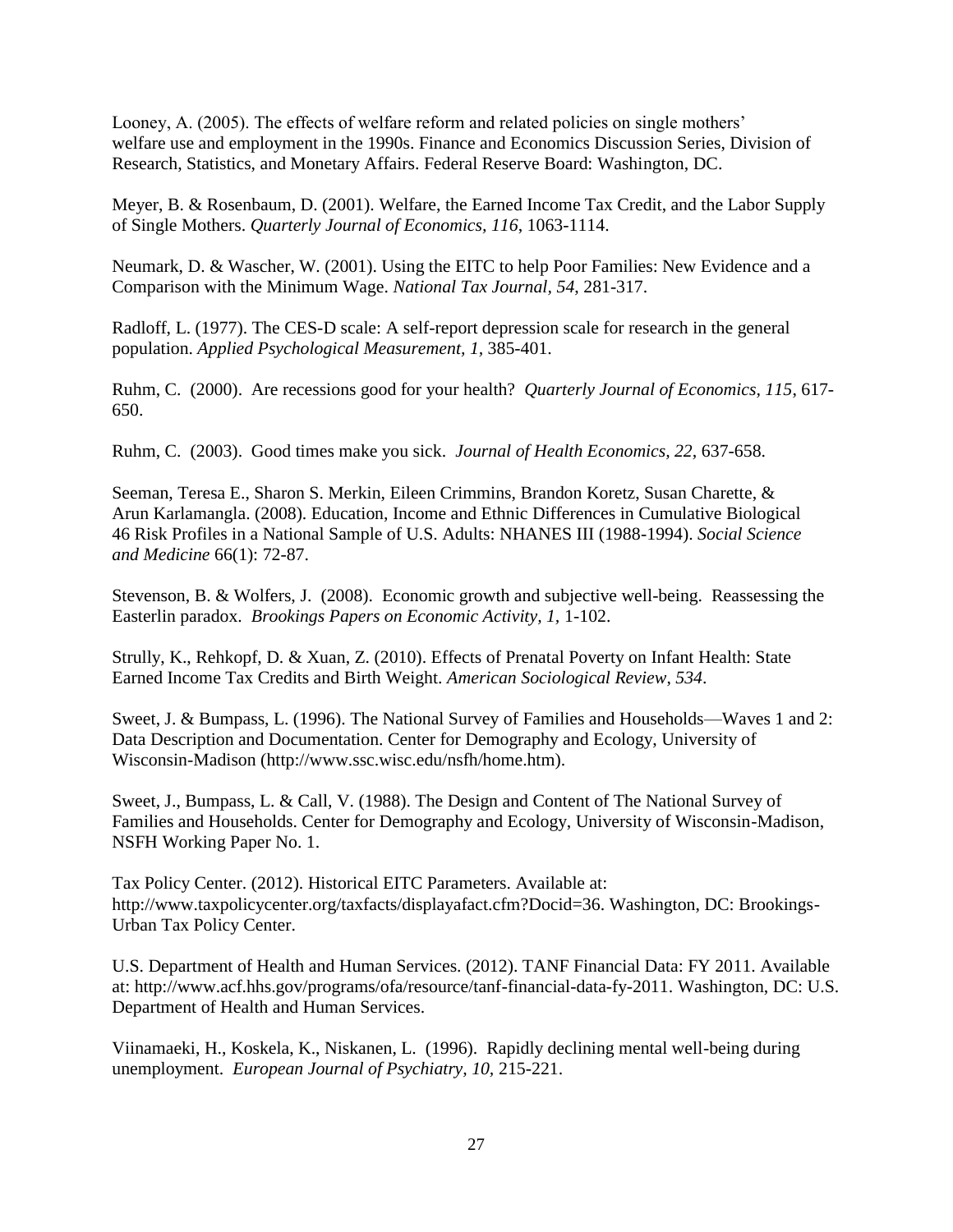Wolfers, J. (2003). Is business cycle volatility costly? Evidence from surveys of subjective wellbeing. *International Finance, 6,* 1-26.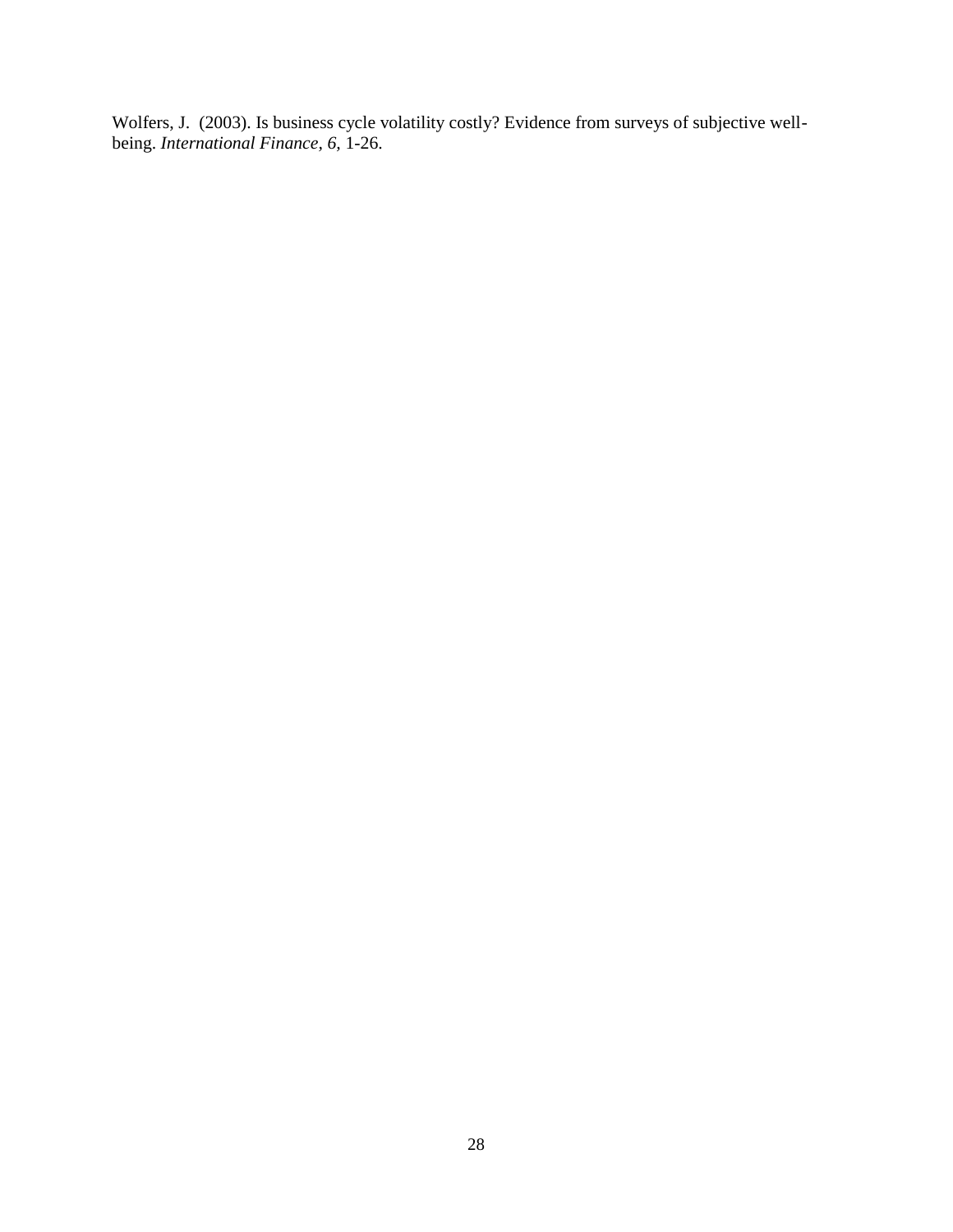|                                         |                         | <b>Table 1: Summary Statistics for the NSFH Sample</b> |                       |                     |  |  |
|-----------------------------------------|-------------------------|--------------------------------------------------------|-----------------------|---------------------|--|--|
|                                         | <b>Unmarried Women:</b> |                                                        | <b>Married Women:</b> |                     |  |  |
|                                         | <b>With Kids</b>        | <b>Without Kids</b>                                    | <b>With Kids</b>      | <b>Without Kids</b> |  |  |
|                                         | (1)                     | (2)                                                    | (3)                   | (4)                 |  |  |
| <b>Outcomes</b>                         |                         |                                                        |                       |                     |  |  |
| Employed (%)                            | 0.5284                  | 0.6823                                                 | 0.5720                | 0.6336              |  |  |
|                                         | (0.4993)                | (0.4659)                                               | (0.4949)              | (0.4821)            |  |  |
| CES-D Scale (scale score)               | 12.1074                 | 10.5503                                                | 8.7307                | 8.8842              |  |  |
|                                         | (9.1362)                | (8.5854)                                               | (7.6820)              | (7.9820)            |  |  |
| Global happiness (range 1-7)            | 4.8661                  | 4.9589                                                 | 5.4717                | 5.5333              |  |  |
|                                         | (1.4984)                | (1.5982)                                               | (1.2873)              | (1.3982)            |  |  |
| Feelings of self-worth (%)              | 0.8228                  | 0.8345                                                 | 0.8751                | 0.8755              |  |  |
|                                         | (0.3822)                | (0.3721)                                               | (0.3310)              | (0.3303)            |  |  |
| Satisfaction with self (%)              | 0.6682                  | 0.7146                                                 | 0.7703                | 0.7813              |  |  |
|                                         | (0.4712)                | (0.4521)                                               | (0.4207)              | (0.4137)            |  |  |
| Able to do things as well as others (%) | 0.8292                  | 0.7877                                                 | 0.8273                | 0.7627              |  |  |
|                                         | (0.3767)                | (0.4094)                                               | (0.3781)              | (0.4258)            |  |  |
| <b>Demographic Covariates</b>           |                         |                                                        |                       |                     |  |  |
| Age (years)                             | 33.8201                 | 38.8853                                                | 34.4567               | 42.9699             |  |  |
|                                         | (7.9728)                | (11.8564)                                              | (7.5967)              | (10.6975)           |  |  |
| White (%)                               | 0.5039                  | 0.6158                                                 | 0.7406                | 0.8265              |  |  |
|                                         | (0.5001)                | (0.4867)                                               | (0.4384)              | (0.3789)            |  |  |
| Black (%)                               | 0.3603                  | 0.2944                                                 | 0.1196                | 0.0976              |  |  |
|                                         | (0.4802)                | (0.4560)                                               | (0.3246)              | (0.2969)            |  |  |
| Hispanic (%)                            | 0.1292                  | 0.0844                                                 | 0.1285                | 0.0675              |  |  |
|                                         | (0.3356)                | (0.2782)                                               | (0.3348)              | (0.2510)            |  |  |
| Other (%)                               | 0.0066                  | 0.0054                                                 | 0.0099                | 0.0072              |  |  |
|                                         | (0.0807)                | (0.0734)                                               | (0.0990)              | (0.0848)            |  |  |
| Married (%)                             | 0.0000                  | 0.0000                                                 | 1.0000                | 1.0000              |  |  |
|                                         | (0.0000)                | (0.0000)                                               | (0.0000)              | (0.0000)            |  |  |
| Single, never married (%)               | 0.3347                  | 0.3918                                                 | 0.0000                | 0.0000              |  |  |
|                                         | (0.4720)                | (0.4884)                                               | (0.0000)              | (0.0000)            |  |  |
| Widowed (%)                             | 0.0596                  | 0.1169                                                 | 0.0000                | 0.0000              |  |  |
|                                         | (0.2367)                | (0.3215)                                               | (0.0000)              | (0.0000)            |  |  |
| Separated (%)                           | 0.1918                  | 0.1126                                                 | 0.0000                | 0.0000              |  |  |
|                                         | (0.3938)                | (0.3162)                                               | (0.0000)              | (0.0000)            |  |  |
| Divorced (%)                            | 0.4139                  | 0.3788                                                 | 0.0000                | 0.0000              |  |  |
|                                         | (0.4927)                | (0.4854)                                               | (0.0000)              | (0.0000)            |  |  |
| Less than high school $(\%)$            | 0.3544                  | 0.3052                                                 | 0.2274                | 0.2470              |  |  |
|                                         | (0.4785)                | (0.4607)                                               | (0.4193)              | (0.4315)            |  |  |
| High school (%)                         | 0.6456                  | 0.6948                                                 | 0.7726                | 0.7530              |  |  |
|                                         | (0.4785)                | (0.4607)                                               | (0.4193)              | (0.4315)            |  |  |
| Any kids aged 13-18 (%)                 | 0.4771                  | 0.0714                                                 | 0.4666                | 0.0181              |  |  |
|                                         | (0.4996)                | (0.2577)                                               | (0.4990)              | (0.1333)            |  |  |
| Number of kids aged 0-18                | 2.1495                  | 0.2738                                                 | 2.1257                | 0.1169              |  |  |
|                                         | (1.1928)                | (0.7088)                                               | (1.1614)              | (0.4221)            |  |  |

Notes: Calculations are based on the National Survey for Families and Households for wave 1 (1987-1988) and wave 2 (1992-1994). Standard deviations are reported in parentheses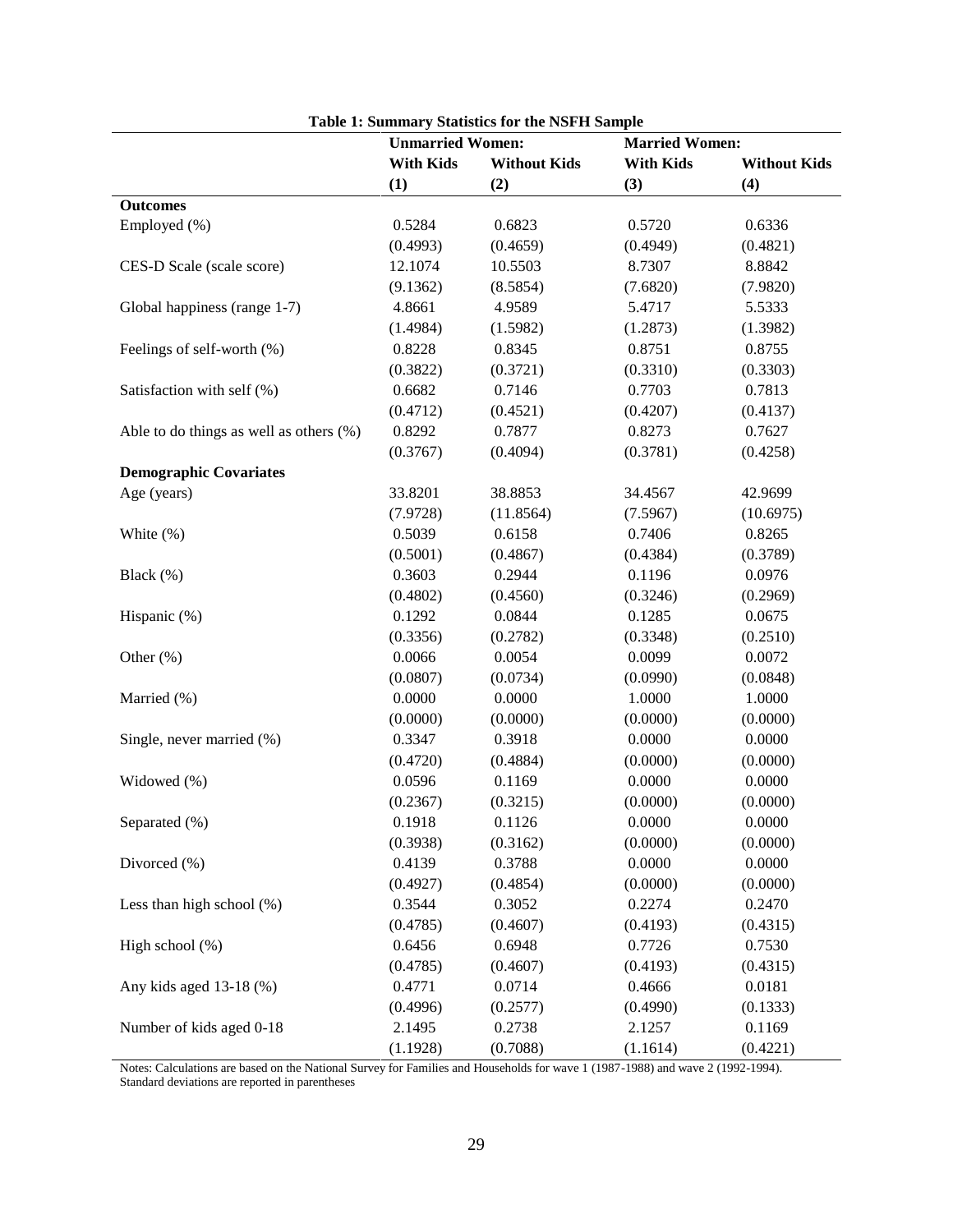| <b>Variable</b>                                   | (1)            | (2)          |
|---------------------------------------------------|----------------|--------------|
| Panel A: All Women                                |                |              |
| Treated                                           | $-0.1423***$   | $-0.0957***$ |
|                                                   | (0.0181)       | (0.0221)     |
| Post-Reform                                       | $-0.0055$      | $-0.0656$    |
|                                                   | (0.0208)       | (0.0458)     |
| Treated*Post-Reform                               | 0.0919***      | $0.0791***$  |
|                                                   | (0.0261)       | (0.0261)     |
| Demographic Controls                              | N <sub>0</sub> | Yes          |
| State Fixed Effects with Wave Interactions        | N <sub>0</sub> | Yes          |
| <b>Observations</b>                               | 5,529          | 5,524        |
| Pre-Treatment Mean for Treated Group              | 0.5192         |              |
| <b>Panel B: Unmarried Women</b>                   |                |              |
| Treated                                           | $-0.1866$ ***  | $-0.1217***$ |
|                                                   | (0.0249)       | (0.0308)     |
| Post-Reform                                       | $-0.0173$      | $-0.0978$    |
|                                                   | (0.0297)       | (0.0686)     |
| Treated*Post-Reform                               | $0.0925**$     | $0.0844**$   |
|                                                   | (0.0385)       | (0.0385)     |
| Demographic Controls                              | N <sub>o</sub> | Yes          |
| <b>State Fixed Effects with Wave Interactions</b> | N <sub>0</sub> | Yes          |
| Observations                                      | 2,590          | 2,587        |
| Pre-Treatment Mean for Treated Group              | 0.5027         |              |
| <b>Panel C: Married Women</b>                     |                |              |
| Treated                                           | $-0.0960***$   | $-0.0624*$   |
|                                                   | (0.0262)       | (0.0327)     |
| Post-Reform                                       | 0.0083         | $-0.0329$    |
|                                                   | (0.0304)       | (0.0662)     |
| Treated*Post-Reform                               | $0.0807**$     | 0.0484       |
|                                                   | (0.0370)       | (0.0374)     |
| Demographic Controls                              | N <sub>o</sub> | Yes          |
| <b>State Fixed Effects with Wave Interactions</b> | N <sub>o</sub> | Yes          |
| <b>Observations</b>                               | 2,939          | 2,937        |
| Pre-Treatment Mean for Treated Group              | 0.5342         |              |

|  | Table 2: The Impact of the EITC on Employment |
|--|-----------------------------------------------|
|--|-----------------------------------------------|

Notes: Analyses are based on the National Survey of Families and Households for wave 1 (1987-1988) and wave 2 (1992-1994). Standard errors, reported in parentheses, are adjusted for individual-level clustering. The dependent variable is a binary indicator that equals unity if a given respondent was employed in the previous week. Demographic controls include age, age-squared, race, marital status, educational attainment, presence of children aged 13-18 in the household, and number of children between the ages of 0-18 in the household. Missing dummy variables were created in cases where demographic information was missing. \*\*\*, \*\*, \* indicate statistical significance at the 0.01, 0.05, and 0.10 levels, respectively.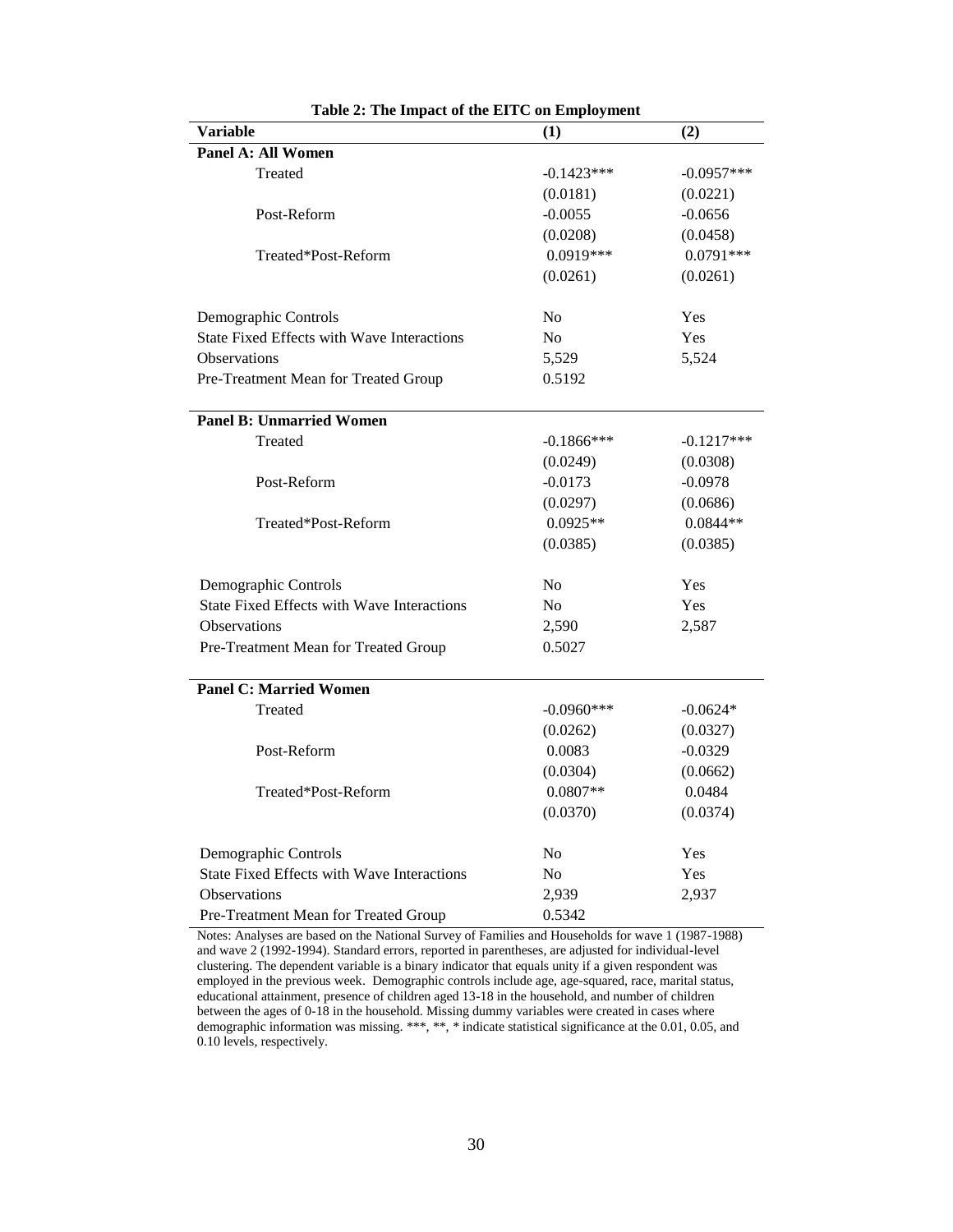| <b>Variable</b>                                   | (1)            | (2)         |
|---------------------------------------------------|----------------|-------------|
| Panel A: All Women                                |                |             |
| Treated                                           | 0.9279***      | $-0.2408$   |
|                                                   | (0.3214)       | (0.4128)    |
| Post-Reform                                       | $0.9762**$     | 1.9410**    |
|                                                   | (0.3824)       | (0.8736)    |
| Treated*Post-Reform                               | $-1.1940**$    | $-0.9878**$ |
|                                                   | (0.4783)       | (0.4875)    |
| Demographic Controls                              | N <sub>o</sub> | Yes         |
| <b>State Fixed Effects with Wave Interactions</b> | N <sub>o</sub> | <b>Yes</b>  |
| <b>Observations</b>                               | 5,231          | 5,226       |
| Pre-Treatment Mean for Treated Group              | 10.2901        |             |
| <b>Panel B: Unmarried Women</b>                   |                |             |
| Treated                                           | 1.7767***      | 0.6214      |
|                                                   | (0.4732)       | (0.6195)    |
| Post-Reform                                       | 0.7620         | 3.0616**    |
|                                                   | (0.5528)       | (1.3547)    |
| Treated*Post-Reform                               | $-0.5077$      | $-0.5340$   |
|                                                   | (0.7320)       | (0.7679)    |
| Demographic Controls                              | No             | Yes         |
| <b>State Fixed Effects with Wave Interactions</b> | No             | <b>Yes</b>  |
| <b>Observations</b>                               | 2,429          | 2,426       |
| Pre-Treatment Mean for Treated Group              | 12.0204        |             |
| <b>Panel C: Married Women</b>                     |                |             |
| Treated                                           | 0.3802         | $-0.5735$   |
|                                                   | (0.4278)       | (0.5726)    |
| Post-Reform                                       | 1.2284**       | 0.8705      |
|                                                   | (0.5481)       | (1.1857)    |
| Treated*Post-Reform                               | $-1.3084**$    | $-1.2933**$ |
|                                                   | (0.6441)       | (0.6507)    |
| Demographic Controls                              | N <sub>0</sub> | Yes         |
| State Fixed Effects with Wave Interactions        | N <sub>0</sub> | Yes         |
| <b>Observations</b>                               | 2,802          | 2,800       |
| Pre-Treatment Mean for Treated Group              | 8.7644         |             |

**Table 3: The Impact of the EITC on Depression Caseness (CES-D Scale)**

Notes: Analyses are based on the National Survey of Families and Households for wave 1 (1987-1988) and wave 2 (1992-1994). Standard errors, reported in parentheses, are adjusted for individual-level clustering. The dependent variable is based on responses to the 11-item CES-D scale. Demographic controls include age, age-squared, race, marital status, educational attainment, presence of children aged 13-18 in the household, and number of children between the ages of 0-18 in the household. Missing dummy variables were created in cases where demographic information was missing. \*\*\*, \*\*, \* indicate statistical significance at the 0.01, 0.05, and 0.10 levels, respectively.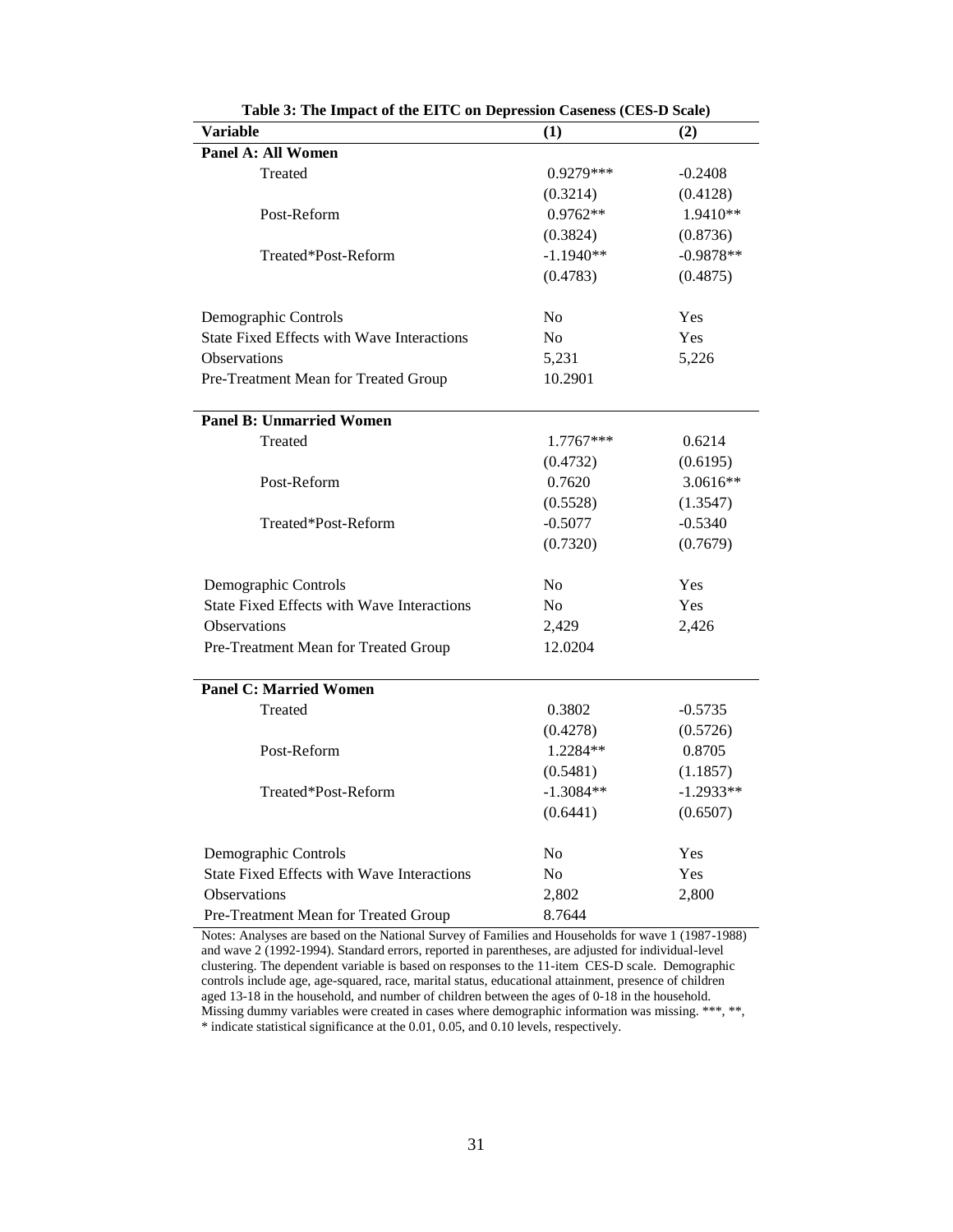| <b>Variable</b>                                   | (1)            | (2)       |
|---------------------------------------------------|----------------|-----------|
| Panel A: All Women                                |                |           |
| Treated                                           | $-0.1166*$     | $-0.0099$ |
|                                                   | (0.0607)       | (0.0738)  |
| Post-Reform                                       | $-0.1639**$    | $-0.1223$ |
|                                                   | (0.0740)       | (0.1572)  |
| Treated*Post-Reform                               | $0.2072**$     | 0.1075    |
|                                                   | (0.0893)       | (0.0906)  |
| Demographic Controls                              | No             | Yes       |
| <b>State Fixed Effects with Wave Interactions</b> | No             | Yes       |
| Observations                                      | 4,760          | 4,755     |
| Pre-Treatment Mean for Treated Group              | 5.1918         |           |
| <b>Panel B: Unmarried Women</b>                   |                |           |
| Treated                                           | $-0.1424$      | $-0.0289$ |
|                                                   | (0.0897)       | (0.1102)  |
| Post-Reform                                       | $-0.1010$      | $-0.0618$ |
|                                                   | (0.1067)       | (0.2498)  |
| Treated*Post-Reform                               | 0.1219         | 0.0056    |
|                                                   | (0.1344)       | (0.1394)  |
| Demographic Controls                              | No             | Yes       |
| <b>State Fixed Effects with Wave Interactions</b> | N <sub>0</sub> | Yes       |
| Observations                                      | 2,204          | 2,201     |
| Pre-Treatment Mean for Treated Group              | 4.8636         |           |
| <b>Panel C: Married Women</b>                     |                |           |
| Treated                                           | $-0.1429*$     | $-0.1214$ |
|                                                   | (0.0781)       | (0.1016)  |
| Post-Reform                                       | $-0.2195**$    | $-0.1475$ |
|                                                   | (0.1002)       | (0.2131)  |
| Treated*Post-Reform                               | $0.1967*$      | $0.2113*$ |
|                                                   | (0.1167)       | (0.1203)  |
| Demographic Controls                              | N <sub>0</sub> | Yes       |
| State Fixed Effects with Wave Interactions        | N <sub>0</sub> | Yes       |
| Observations                                      | 2,556          | 2,554     |
| Pre-Treatment Mean for Treated Group              | 5.4858         |           |

| Table 4: The Impact of the EITC on Self-Reported Happiness |  |
|------------------------------------------------------------|--|
|------------------------------------------------------------|--|

Notes: Analyses are based on the National Survey of Families and Households for wave 1 (1987-1988) and wave 2 (1992-1994). Standard errors, reported in parentheses, are adjusted for individual-level clustering. The dependent variable is based on responses to the question: "First taking all things together, how would you say things are these days?" The variable is ordinal where one indicates "very unhappy" and seven indicates "very happy." Demographic controls include age, age-squared, race, marital status, educational attainment, presence of children aged 13-18 in the household, and number of children between the ages of 0-18 in the household. Missing dummy variables were created in cases where demographic information was missing. \*\*\*, \*\*, \* indicate statistical significance at the 0.01, 0.05, and 0.10 levels, respectively.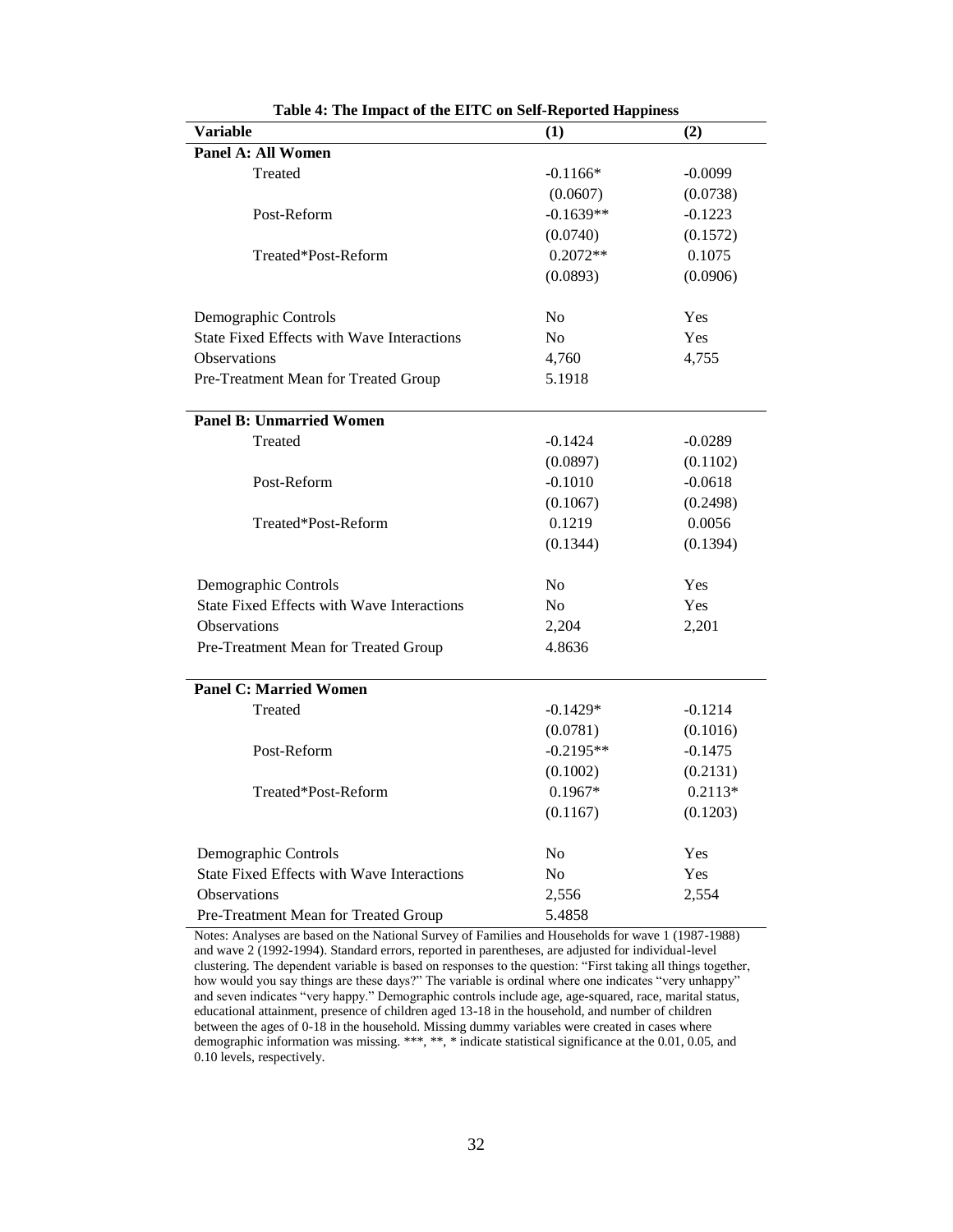| Variable                                          | $\bf(1)$       | (2)        |
|---------------------------------------------------|----------------|------------|
| Panel A: All Women                                |                |            |
| Treated                                           | $-0.0235$      | 0.0048     |
|                                                   | (0.0188)       | (0.0246)   |
| Post-Reform                                       | $-0.0500**$    | $-0.0146$  |
|                                                   | (0.0199)       | (0.0517)   |
| Treated*Post-Reform                               | 0.0395         | $0.0449*$  |
|                                                   | (0.0245)       | (0.0252)   |
| Demographic Controls                              | No             | Yes        |
| <b>State Fixed Effects with Wave Interactions</b> | N <sub>0</sub> | <b>Yes</b> |
| <b>Observations</b>                               | 3,490          | 3,485      |
| Pre-Treatment Mean for Treated Group              | 0.8675         |            |
| <b>Panel B: Unmarried Women</b>                   |                |            |
| Treated                                           | $-0.0245$      | 0.0511     |
|                                                   | (0.0621)       | (0.0681)   |
| Post-Reform                                       | $-0.0109$      | 0.1383     |
|                                                   | (0.0494)       | (0.1629)   |
| Treated*Post-Reform                               | 0.0149         | $-0.0108$  |
|                                                   | (0.0669)       | (0.0696)   |
| Demographic Controls                              | No             | Yes        |
| <b>State Fixed Effects with Wave Interactions</b> | N <sub>o</sub> | Yes        |
| Observations                                      | 1,061          | 1,058      |
| Pre-Treatment Mean for Treated Group              | 0.8193         |            |
| <b>Panel C: Married Women</b>                     |                |            |
| Treated                                           | $-0.0273$      | 0.0006     |
|                                                   | (0.0195)       | (0.0270)   |
| Post-Reform                                       | $-0.0496**$    | $-0.0465$  |
|                                                   | (0.0246)       | (0.0596)   |
| Treated*Post-Reform                               | $0.0556*$      | $0.0645**$ |
|                                                   | (0.0293)       | (0.0301)   |
| Demographic Controls                              | No             | Yes        |
| State Fixed Effects with Wave Interactions        | N <sub>0</sub> | <b>Yes</b> |
| <b>Observations</b>                               | 2,429          | 2,427      |
| Pre-Treatment Mean for Treated Group              | 0.8721         |            |

Notes: Analyses are based on the National Survey of Families and Households for wave 1 (1987-1988) and wave 2 (1992-1994). Standard errors, reported in parentheses, are adjusted for individual-level clustering. The dependent variable is based on agreement to the statement: "I feel that I'm a person of worth, at least on an equal place with others." The variable is binary and equal to unity if a given respondent reported any agreement with the statement. Demographic controls include age, age-squared, race, marital status, educational attainment, presence of children aged 13-18 in the household, and number of children between the ages of 0-18 in the household. Missing dummy variables were created in cases where demographic information was missing. \*\*\*, \*\*, \* indicate statistical significance at the 0.01, 0.05, and 0.10 levels, respectively.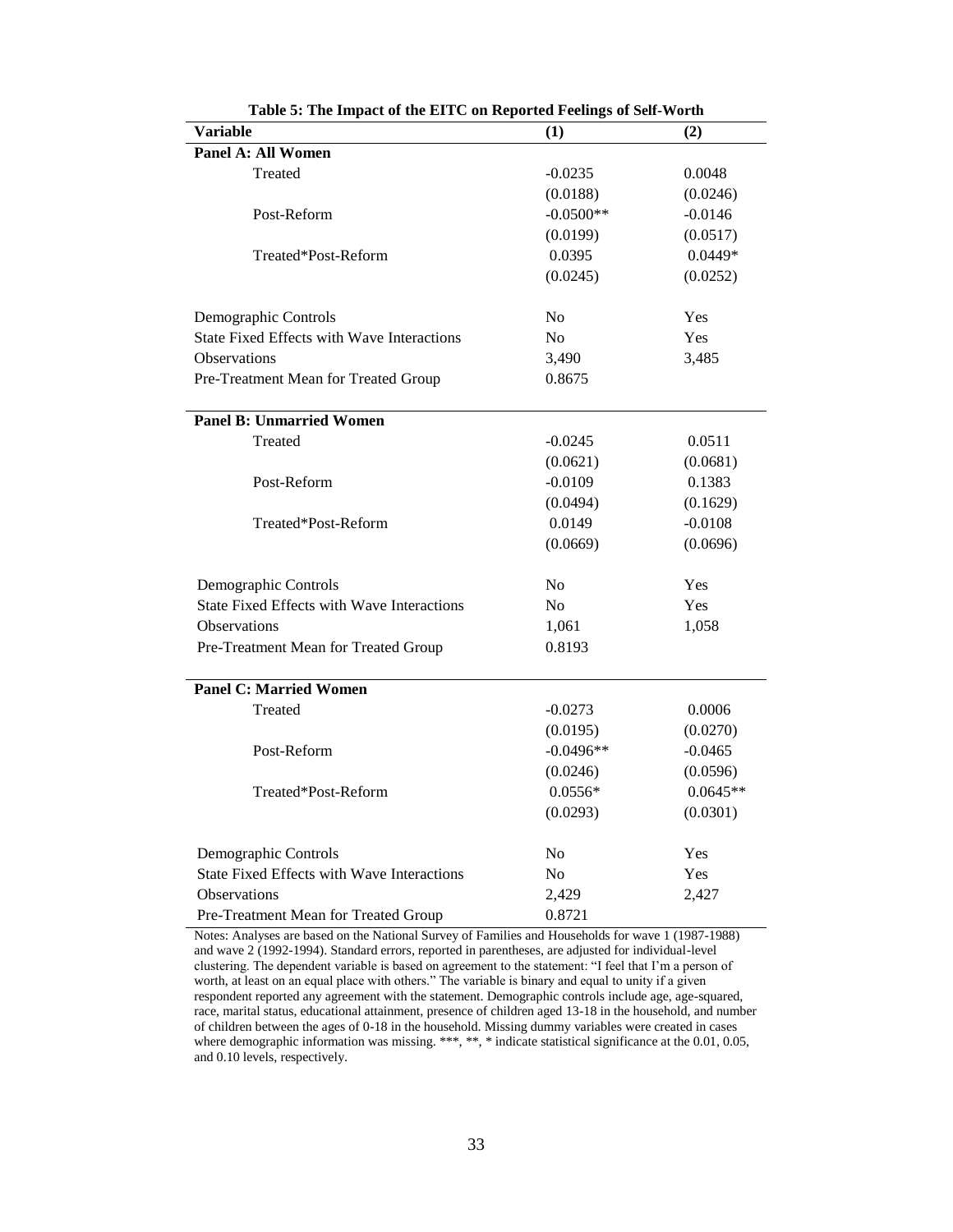| <b>Table 0.</b> The impact of the ETTC on inepotitum reenags of sausiaction<br>Variable | (1)                      | <b>WILL DELL</b><br>(2) |
|-----------------------------------------------------------------------------------------|--------------------------|-------------------------|
| Panel A: All Women                                                                      |                          |                         |
| Treated                                                                                 | $-0.0382$                | $-0.0081$               |
|                                                                                         |                          |                         |
|                                                                                         | (0.0235)<br>$-0.0875***$ | (0.0298)                |
| Post-Reform                                                                             |                          | $-0.0697$               |
|                                                                                         | (0.0249)                 | (0.0613)                |
| Treated*Post-Reform                                                                     | 0.0386                   | 0.0331                  |
|                                                                                         | (0.0305)                 | (0.0314)                |
| Demographic Controls                                                                    | N <sub>o</sub>           | Yes                     |
| <b>State Fixed Effects with Wave Interactions</b>                                       | N <sub>o</sub>           | Yes                     |
| <b>Observations</b>                                                                     | 3,498                    | 3,493                   |
| Pre-Treatment Mean for Treated Group                                                    | 0.7723                   |                         |
|                                                                                         |                          |                         |
| <b>Panel B: Unmarried Women</b>                                                         |                          |                         |
| Treated                                                                                 | $-0.0794$                | $-0.0985$               |
|                                                                                         | (0.0753)                 | (0.0858)                |
| Post-Reform                                                                             | $-0.0368$                | $-0.1327$               |
|                                                                                         | (0.0602)                 | (0.1849)                |
| Treated*Post-Reform                                                                     | 0.0386                   | $-0.0566$               |
|                                                                                         | (0.0818)                 | (0.0911)                |
|                                                                                         |                          |                         |
| Demographic Controls                                                                    | N <sub>0</sub>           | Yes                     |
| State Fixed Effects with Wave Interactions                                              | N <sub>o</sub>           | Yes                     |
| Observations                                                                            | 1,070                    | 1,067                   |
| Pre-Treatment Mean for Treated Group                                                    | 0.6667                   |                         |
|                                                                                         |                          |                         |
| <b>Panel C: Married Women</b>                                                           |                          |                         |
| Treated                                                                                 | $-0.0392$                | $-0.0028$               |
|                                                                                         | (0.0246)                 | (0.0328)                |
| Post-Reform                                                                             | $-0.0836***$             | $-0.0707$               |
|                                                                                         | (0.0306)                 | (0.0731)                |
| Treated*Post-Reform                                                                     | 0.0594                   | 0.0468                  |
|                                                                                         | (0.0365)                 | (0.0374)                |
|                                                                                         |                          |                         |
| Demographic Controls                                                                    | No                       | Yes                     |
| State Fixed Effects with Wave Interactions                                              | N <sub>o</sub>           | Yes                     |
| Observations                                                                            | 2,428                    | 2,426                   |
| Pre-Treatment Mean for Treated Group                                                    | 0.7826                   |                         |

| Table 6: The Impact of the EITC on Reported Feelings of Satisfaction with Self                                       |  |     |  |
|----------------------------------------------------------------------------------------------------------------------|--|-----|--|
| Variable                                                                                                             |  | (2) |  |
| $\mathbf{L}$ $\mathbf{L}$ $\mathbf{L}$ $\mathbf{L}$ $\mathbf{L}$ $\mathbf{L}$ $\mathbf{L}$ $\mathbf{L}$ $\mathbf{L}$ |  |     |  |

Notes: Analyses are based on the National Survey of Families and Households for wave 1 (1987-1988) and wave 2 (1992-1994). Standard errors, reported in parentheses, are adjusted for individual-level clustering. The dependent variable is based on agreement to the statement: "On the whole I am satisfied with myself." The variable is binary and equal to unity if a given respondent reported any agreement with the statement. Demographic controls include age, age-squared, race, marital status, educational attainment, presence of children aged 13-18 in the household, and number of children between the ages of 0-18 in the household. Missing dummy variables were created in cases where demographic information was missing. \*\*\*, \*\*, \* indicate statistical significance at the 0.01, 0.05, and 0.10 levels, respectively.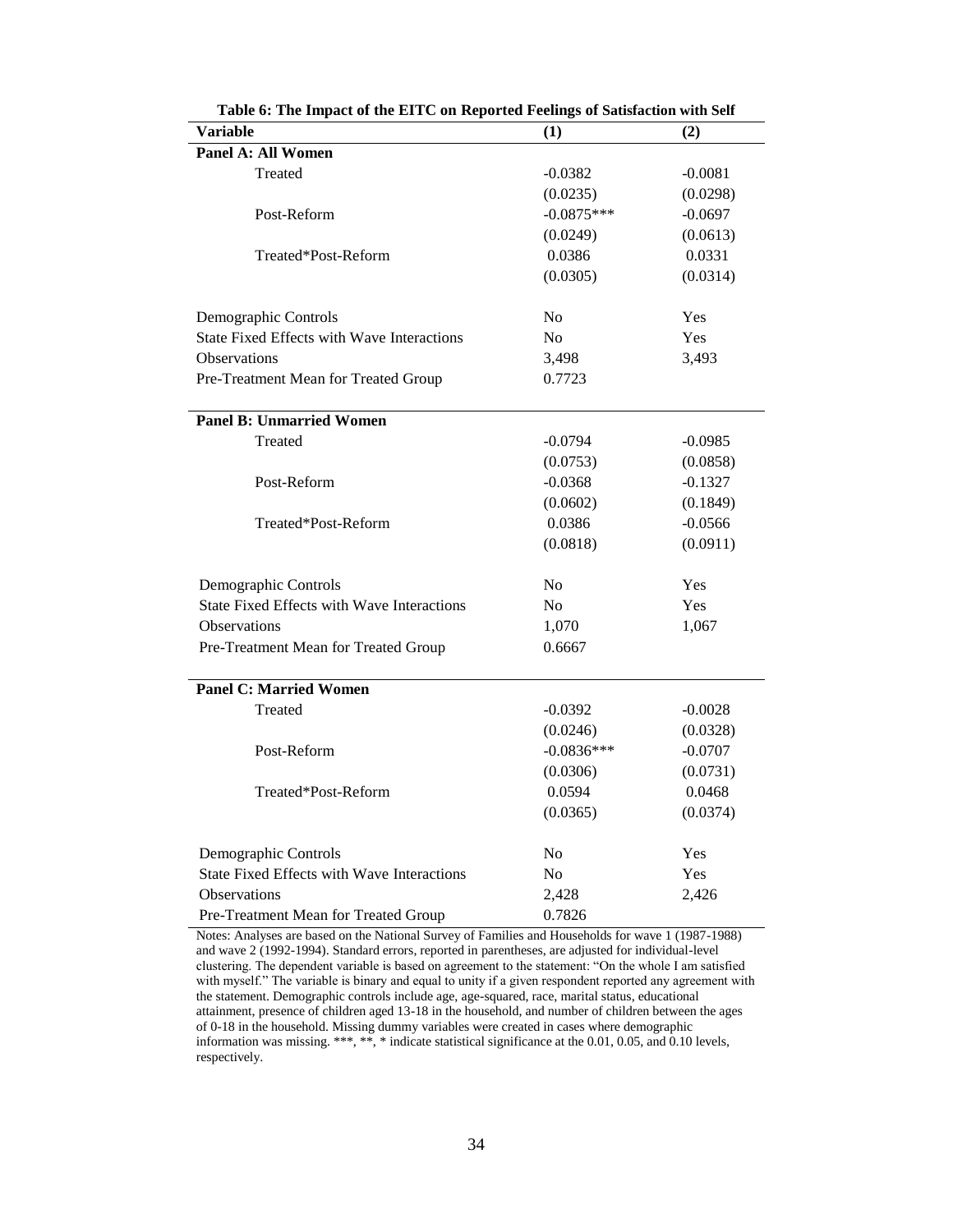| Table 7. The impact of the EITC on Reported Feelings of Sen-Efficie,<br>Variable | (1)            | (2)        |
|----------------------------------------------------------------------------------|----------------|------------|
| <b>Panel A: All Women</b>                                                        |                |            |
| Treated                                                                          | 0.0334         | 0.0117     |
|                                                                                  | (0.0228)       | (0.0275)   |
| Post-Reform                                                                      | $-0.0501**$    | 0.0285     |
|                                                                                  | (0.0247)       | (0.0573)   |
| Treated*Post-Reform                                                              | 0.0353         | 0.0261     |
|                                                                                  | (0.0293)       | (0.0298)   |
| Demographic Controls                                                             | No             | Yes        |
| <b>State Fixed Effects with Wave Interactions</b>                                | N <sub>o</sub> | Yes        |
| <b>Observations</b>                                                              | 3,484          | 3,479      |
| Pre-Treatment Mean for Treated Group                                             | 0.8367         |            |
| <b>Panel B: Unmarried Women</b>                                                  |                |            |
| Treated                                                                          | 0.0738         | 0.0950     |
|                                                                                  | (0.0633)       | (0.0629)   |
| Post-Reform                                                                      | $-0.0069$      | 0.0637     |
|                                                                                  | (0.0557)       | (0.1425)   |
| Treated*Post-Reform                                                              | $-0.0371$      | $-0.0898$  |
|                                                                                  | (0.0685)       | (0.0652)   |
| Demographic Controls                                                             | No             | Yes        |
| <b>State Fixed Effects with Wave Interactions</b>                                | No             | Yes        |
| Observations                                                                     | 1,062          | 1,059      |
| Pre-Treatment Mean for Treated Group                                             | 0.8675         |            |
| <b>Panel C: Married Women</b>                                                    |                |            |
| Treated                                                                          | 0.0287         | 0.0033     |
|                                                                                  | (0.0245)       | (0.0315)   |
| Post-Reform                                                                      | $-0.0882***$   | 0.0253     |
|                                                                                  | (0.0315)       | (0.0683)   |
| Treated*Post-Reform                                                              | $0.0753**$     | $0.0732**$ |
|                                                                                  | (0.0364)       | (0.0369)   |
| Demographic Controls                                                             | No             | Yes        |
| <b>State Fixed Effects with Wave Interactions</b>                                | No             | Yes        |
| Observations                                                                     | 2,422          | 2,420      |
| Pre-Treatment Mean for Treated Group                                             | 0.8337         |            |

**Table 7: The Impact of the EITC on Reported Feelings of Self-Efficacy**

Notes: Analyses are based on the National Survey of Families and Households for wave 1 (1987-1988) and wave 2 (1992-1994). Standard errors, reported in parentheses, are adjusted for individual-level clustering. The dependent variable is based on agreement to the statement: "I am able to do things as well as other people." The variable is binary and equal to unity if a given respondent reported any agreement with the statement. Demographic controls include age, age-squared, race, marital status, educational attainment, presence of children aged 13-18 in the household, and number of children between the ages of 0-18 in the household. Missing dummy variables were created in cases where demographic information was missing. \*\*\*, \*\*, \* indicate statistical significance at the 0.01, 0.05, and 0.10 levels, respectively.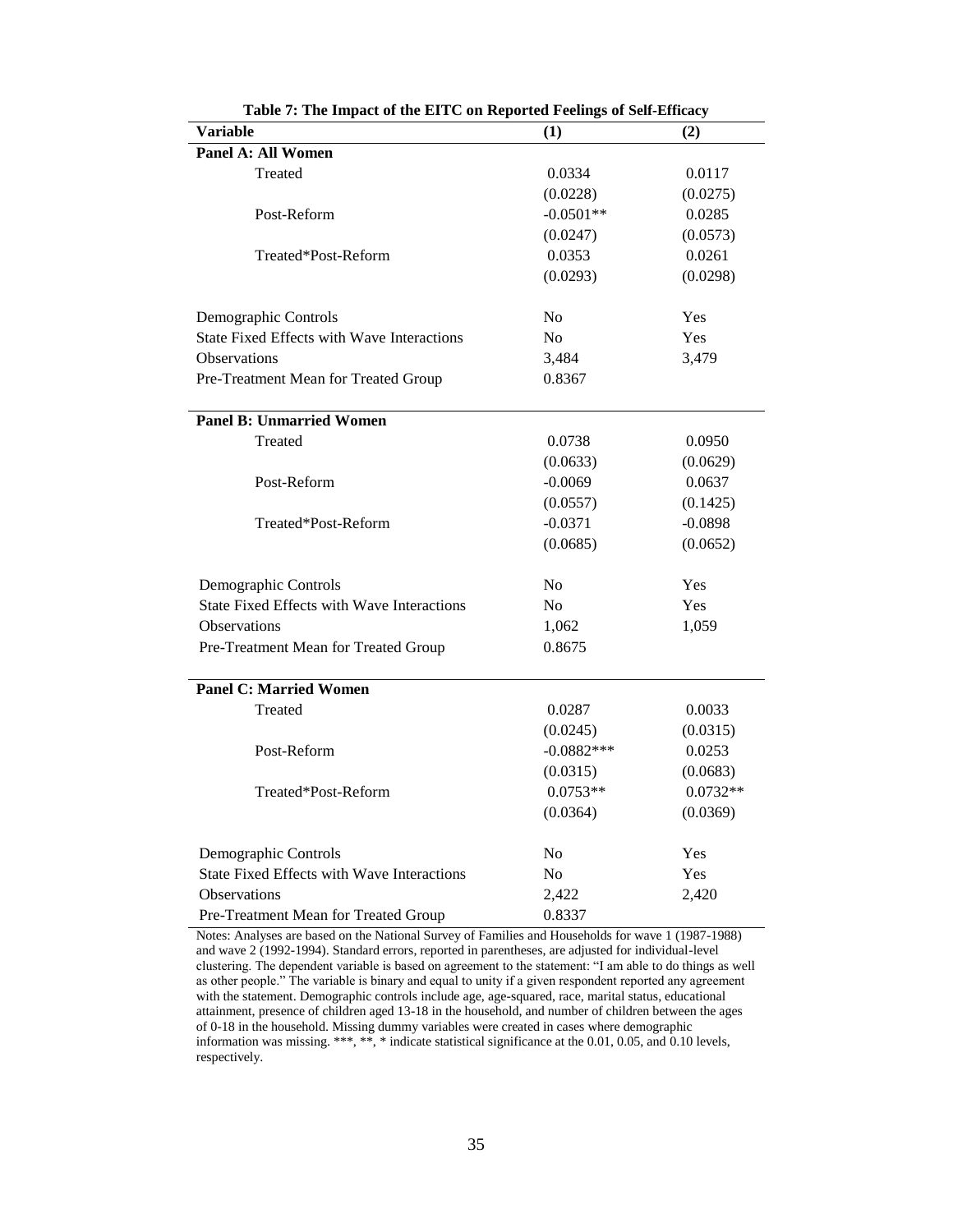|                                                | <b>Table 8: Robustness Checks</b> |                |                |                |            |
|------------------------------------------------|-----------------------------------|----------------|----------------|----------------|------------|
| Outcome                                        | (1)                               | (2)            | (3)            | (4)            | (5)        |
| <b>Panel A: Unmarried Women</b>                |                                   |                |                |                |            |
| Employment                                     | $0.0788**$                        | 0.0672         | $0.0894**$     | $0.0873**$     | 0.0168     |
|                                                | (0.0385)                          | (0.0411)       | (0.0398)       | (0.0389)       | (0.0240)   |
| <b>CES-D Scale</b>                             | $-0.5757$                         | $-0.3586$      | $-0.3966$      | $-0.5378$      | $-0.0314$  |
|                                                | (0.7710)                          | (0.8317)       | (0.7921)       | (0.7729)       | (0.4667)   |
| Happiness                                      | 0.0160                            | 0.0326         | $-0.0477$      | $-0.0128$      | 0.0423     |
|                                                | (0.1409)                          | (0.1503)       | (0.1434)       | (0.1414)       | (0.0861)   |
| Self-Worth                                     | $-0.0124$                         | 0.0079         | $-0.0095$      | $-0.0071$      | $-0.0207$  |
|                                                | (0.0688)                          | (0.0727)       | (0.0796)       | (0.0721)       | (0.0517)   |
| Satisfaction with Self                         | 0.0491                            | 0.0844         | 0.0339         | 0.0551         | 0.0182     |
|                                                | (0.0903)                          | (0.0935)       | (0.1030)       | (0.0944)       | (0.0678)   |
| Self-Efficacy                                  | $-0.0905$                         | $-0.0766$      | $-0.0916$      | $-0.0844$      | $-0.0272$  |
|                                                | (0.0654)                          | (0.0674)       | (0.0737)       | (0.0673)       | (0.0489)   |
| Demographic Controls                           | Yes                               | Yes            | Yes            | Yes            | Yes        |
| <b>State Fixed Effects (Wave Interactions)</b> | Yes                               | Yes            | N <sub>o</sub> | Yes            | Yes        |
| Month of Interview Controls                    | Yes                               | N <sub>o</sub> | N <sub>o</sub> | N <sub>0</sub> | No         |
| Omit Observations from 1994                    | No                                | Yes            | N <sub>o</sub> | N <sub>o</sub> | No         |
| <b>State Fixed Effects (Year Interactions)</b> | No                                | N <sub>o</sub> | Yes            | N <sub>o</sub> | No         |
| <b>State-Specific Linear Time Trends</b>       | N <sub>o</sub>                    | N <sub>o</sub> | N <sub>o</sub> | Yes            | No         |
| Remove Age and Education Criteria              | No                                | N <sub>o</sub> | N <sub>o</sub> | N <sub>o</sub> | Yes        |
|                                                |                                   |                |                |                |            |
| <b>Panel B: Married Women</b>                  |                                   |                |                |                |            |
| Employment                                     | 0.0475                            | 0.0584         | 0.0469         | 0.0431         | 0.0270     |
|                                                | (0.0375)                          | (0.0392)       | (0.0383)       | (0.0375)       | (0.0225)   |
| <b>CES-D Scale</b>                             | $-1.3191**$                       | $-1.6354**$    | $-1.447**$     | $-1.3832**$    | $-0.4454$  |
|                                                | (0.6542)                          | (0.6891)       | (0.6684)       | (0.6553)       | (0.3672)   |
| Happiness                                      | $0.2133*$                         | $0.2116*$      | $0.2345*$      | $0.2279*$      | 0.0355     |
|                                                | (0.1208)                          | (0.1255)       | (0.1245)       | (0.1222)       | (0.0708)   |
| Self-Worth                                     | $0.0651**$                        | $0.0734**$     | $0.0661**$     | $0.0640**$     | 0.0230     |
|                                                | (0.0302)                          | (0.0315)       | (0.0308)       | (0.0303)       | (0.0177)   |
| Satisfaction with Self                         | 0.0485                            | 0.0585         | 0.0456         | 0.0532         | $0.0432*$  |
|                                                | (0.0376)                          | (0.0395)       | (0.0382)       | (0.0377)       | (0.0229)   |
| Self-Efficacy                                  | $0.0767**$                        | $0.0811**$     | $0.0704*$      | $0.0732**$     | $0.0536**$ |
|                                                | (0.0370)                          | (0.0387)       | (0.0374)       | (0.0370)       | (0.0220)   |
| Demographic Controls                           | Yes                               | Yes            | Yes            | Yes            | Yes        |
| <b>State Fixed Effects (Wave Interactions)</b> | Yes                               | Yes            | N <sub>0</sub> | Yes            | Yes        |
| Month of Interview Controls                    | Yes                               | No             | N <sub>0</sub> | No             | No         |
| Omit Observations from 1994                    | No                                | Yes            | N <sub>0</sub> | No             | No         |
| <b>State Fixed Effects (Year Interactions)</b> | No                                | No             | Yes            | No             | No         |
| <b>State-Specific Linear Time Trends</b>       | No                                | N <sub>0</sub> | N <sub>0</sub> | Yes            | No         |
| Remove Age and Education Criteria              | No                                | $\rm No$       | No             | No             | Yes        |

*Notes*: Analyses are based on the National Survey of Families and Households for wave 1 (1987-1988) and wave 2 (1992-1994). Standard errors, reported in parentheses, are adjusted for individual-level clustering.. \*\*\*, \*\*, \* indicate statistical significance at the 0.01, 0.05, and 0.10 levels, respectively.